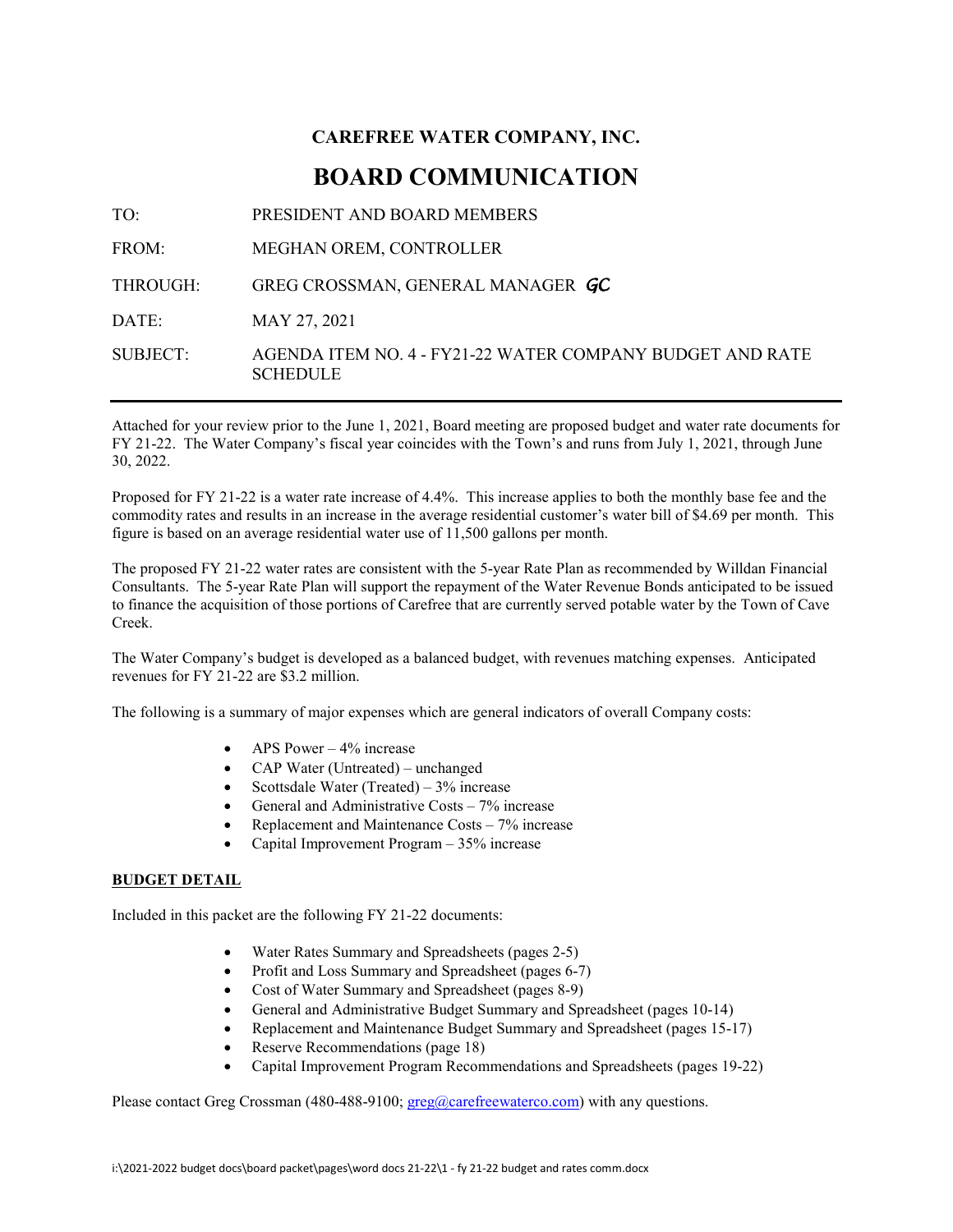#### **Water Rates Summary Carefree Water Company – FY 21-22**

- 4.4% Overall Water Rate Increase Base Fee and Commodity Rates
- Rate increase takes effect July 2021
- Average Monthly Bill Increase (Residential): \$4.69
- Current Average Monthly Residential Bill: \$107.06 Proposed Average Monthly Residential Bill: \$111.76
- Average Residential Monthly Water Use: 11,500 gallons
- Current Residential Base Fee: \$48.31 Proposed Residential Base Fee: \$50.44 Up \$2.13
- Commodity Rates: Remain in 5 Tiers to Encourage Conservation
	- o Tier Break Points Have Remained the Same
	- o Rate in Each Tier (per 1,000 gallon charge) has Increased 4.4%
- Similar 4.4% adjustments to other rate categories (commercial meters and master meters)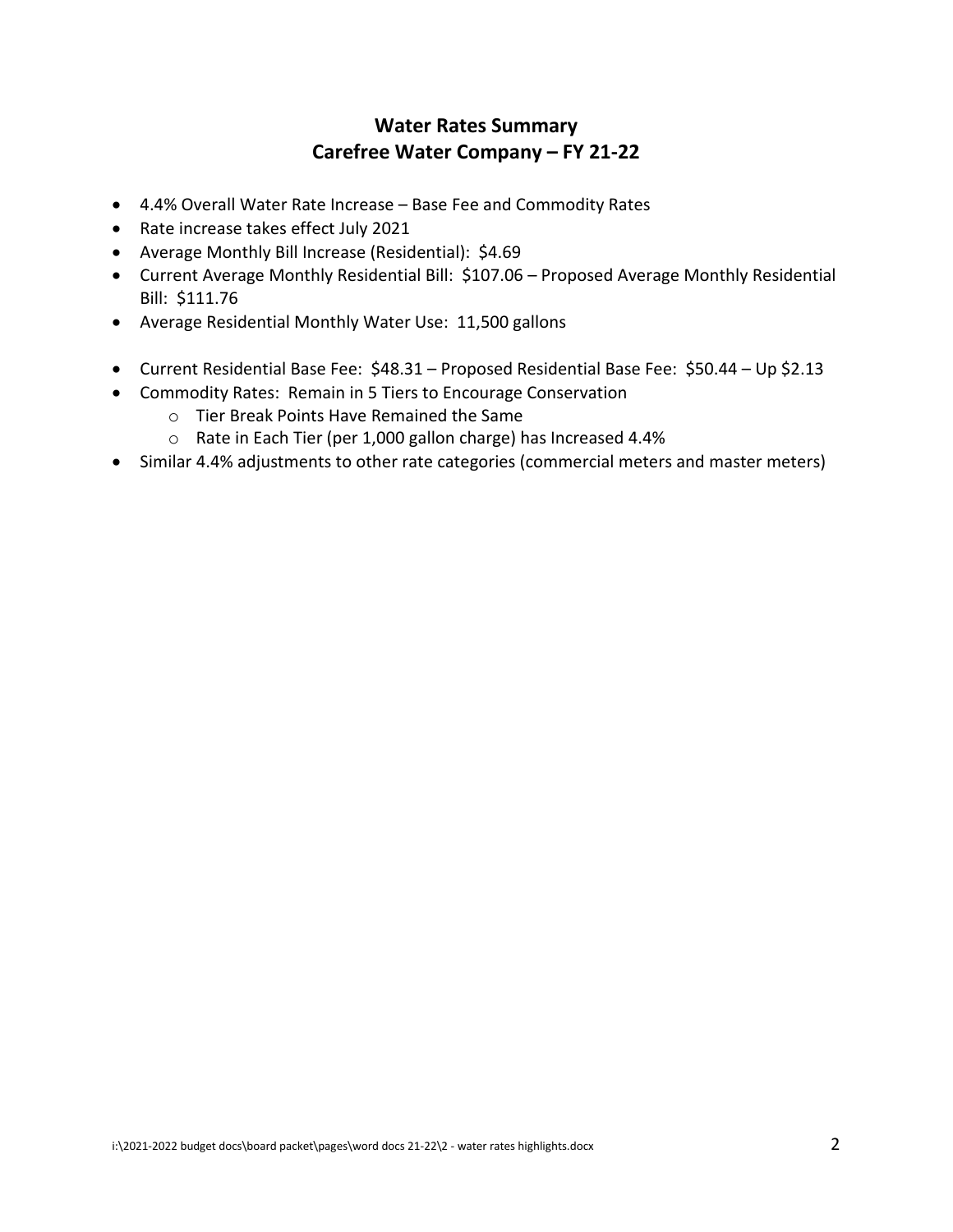# Carefree Water Company<br>Effective July 1, 2021<br>Rate Sheet @ 4.4% Base and Commodity Increase **Rate Sheet @ 4.4% Base and Commodity Increase Carefree Water Company Effective July 1, 2021**

R1, R2 & R4 **R1, R2 & R4**

|                   |         |         | Base Rate  |            | ဒီ      | nmodity Charge |            |         | Subtotal Before Taxes |            |        | Taxes      |            |          | <b>Total With Taxes</b> |                | Overall %         |
|-------------------|---------|---------|------------|------------|---------|----------------|------------|---------|-----------------------|------------|--------|------------|------------|----------|-------------------------|----------------|-------------------|
|                   | Gallons | Current | <b>New</b> | Difference | Current | New            | Difference | Current | <b>New</b>            | Difference | Curren | <b>New</b> | Difference | Current  | <b>New</b>              | Difference     | <b>Difference</b> |
| Tier 1 - \$4.07   | 1,000   | 48.31   | 50.44      | 2.13       | 3.90    | 4.07           | 0.17       | 52.21   | 34.51                 | 2.30       | 4.86   | 5.08       | 0.21       | 57.07    | 59.59                   | 2.51           | 4.4%              |
| $(Curr - $3.90)$  | 2,000   | 48.31   | 50.44      | 2.13       |         | 8.14           | 0.34       | 56.11   | 58.58                 | 2.47       | 5.23   | $-46$      | 0.23       | 51.34    | 54.04                   | 2.70           | 4%                |
|                   | 4,000   | 48.31   | 50.44      |            | 15.6    | 16.28          | 0.68       | 63.91   | 66.72                 | 2.81       | 5.97   | 6.23       | 0.26       | 69.88    | 72.95                   | 3.07           | 4.4%              |
|                   | 6,000   | 48.31   | 50.44      | 2.13       | 23.4    | 24.42          | 1.02       | 71.71   | 74.86                 | 3.15       | 6.71   | 00,7       | 0.29       | 78.42    | 81.86                   | 3.44           | 4.4%              |
|                   | 8,000   | 48.31   | 50.44      | 2.13       | 31.2    | 32.56          | 1.36       | 79.51   | 83                    | 3.49       | 7.45   | 7.77       | 0.32       | 86.96    | 90.77                   | 3.81           | 4.4%              |
| ier 2 - \$5.48    | 9,000   | 48.31   | 50.44      | 2.13       | 36.45   | 38.04          | 1.59       | 84.76   | 88.48                 | 3.72       | 7.94   | 8.29       | 0.35       | 92.70    | 96.77                   | 4.07           | 4.4%              |
| $(Curr - $5.25)$  | 11,500  | 48.31   | 50.44      | 2.13       | 49.58   | 51.74          | 2.17       | 97.89   | 102.18                | 4.30       | 9.18   | 9.58       | 0.40       | 107.06   | 111.76                  | 4.69           | 4.4%              |
|                   | 14,000  | 48.31   | 50.44      | 2.13       | 62.70   | 65.44          | 2.74       | 111.01  | 115.88                | 4.87       | 10.41  | 10.87      | 0.45       | 121.42   | 126.75                  | 5.32           | 4.4%              |
|                   | 16,000  | 48.31   | 50.44      | 2.13       | 73.20   | 76.40          | 3.20       | 121.51  | 126.84                | 5.33       | 11.40  | 11.90      | 0.50       | 132.91   | 138.74                  | 5.83           | 4.4%              |
|                   | 18,000  | 48.31   | 50.44      | 2.13       | 83.70   | 87.36          | 3.66       | 132.01  | 137.8                 | 5.79       | 12.39  | 12.93      | 0.54       | 144.40   | 150.73                  | 6.33           | 4.4%              |
|                   | 20,000  | 48.31   | 50.44      | 2.13       | 94.20   | 98.32          | 4.12       | 142.51  | 148.76                | 6.25       | 13.38  | 13.96      | 0.58       | 155.89   | 162.72                  | 6.83           | 4.4%              |
| Ter 3 - \$7.20    | 22,000  | 48.31   | 50.44      | 2.13       | 108.00  | 112.72         | 4.72       | 156.31  | 163.16                | 6.85       | 14.68  | 15.32      | 0.64       | 170.99   | 178.48                  | 7.49           | 4.4%              |
| $(Curr - $6.90)$  | 24,000  | 48.31   | 50.44      | 2.13       | 121.80  | 127.12         | 5.32       | 170.11  | 177.56                | 7.45       | 15.98  | 16.67      | 0.69       | 186.09   | 194.23                  | 8.14           | 4.4%              |
|                   | 26,000  | 48.31   | 50.44      | 2.13       | 135.60  | 141.52         | 5.92       | 183.91  | 191.96                | 8.05       | 17.27  | 18.02      | 0.75       | 201.18   | 209.98                  | 8.80           | 4.4%              |
|                   | 28,000  | 48.31   | 50.44      | 2.13       | 149.40  | 155.92         | 6.52       | 197.71  | 206.36                | 8.65       | 18.57  | 19.37      | 0.80       | 216.28   | 225.73                  | 9.45           | 4.4%              |
|                   | 30,000  | 48.31   | 50.44      | 2.13       | 163.20  | 170.32         | 7.12       | 211.51  | 220.76                | 9.25       | 19.87  | 20.73      | 0.86       | 231.38   | 241.49                  | 10.11          | 4.4%              |
| Ter 4 - \$9.31    | 32,000  | 48.31   | 50.44      | 2.13       | 181.04  | 188.94         | 7.90       | 229.35  | 239.38                | 10.03      | 21.54  | 22.47      | 0.93       | 250.89   | 261.85                  | 10.96          | 4.4%              |
| $(Curr - $8.92)$  | 35,000  | 48.31   | 50.44      | 2.13       | 207.80  | 216.87         | 9.07       | 256.11  | 267.31                | 11.20      | 24.05  | 25.09      | 1.04       | 280.16   | 292.40                  | 12.24          | 4.4%              |
|                   | 40,000  | 48.31   | 50.44      | 2.13       | 252.40  | 263.42         | 11.02      | 300.71  | 313.86                | 13.15      | 28.23  | 29.45      | 1.22       | 328.94   | 343.31                  | 14.37          | 4.4%              |
|                   | 45,000  | 48.31   | 50.44      | 2.13       | 297.00  | 309.97         | 12.97      | 345.31  | 360.41                | 15.10      | 32.41  | 33.81      | 1.40       | 377.72   | 394.22                  | 16.50          | 4.4%              |
|                   | 50,000  | 48.31   | 50.44      | 2.13       | 341.60  | 356.52         | 14.92      | 389.91  | 406.96                | 17.05      | 36.59  | 38.17      | 1.59       | 426.50   | 445.13                  | 18.64          | 4.4%              |
| Tier 5 - \$12.10  | 55,000  | 48.31   | 50.44      | 2.13       | 399.55  | 117.02         | 17.47      | 447.86  | 467.46                | 19.60      | 42.01  | 43.83      | 1.82       | 489.87   | 511.29                  | 21.42          | 4.4%              |
| $(Curr - $11.59)$ | 60,000  | 48.31   | 50.44      | 2.13       | 457.50  | 477.52         | 20.02      | 505.81  | 527.96                | 22.15      | 47.43  | 49.49      | 2.06       | 553.24   | 577.45                  | 24.21          | 4.4%              |
|                   | 65,000  | 48.31   | 50.44      | 2.13       | 515.45  | 538.02         | 22.57      | 563.76  | 588.46                | 24.70      | 52.85  | 55.15      | 2.30       | 616.61   | 643.61                  | 27.00          | 4.4%              |
|                   | 70,000  | 48.31   | 50.44      | 2.13       | 573.40  | 598.52         | 25.12      | 621.71  | 648.96                | 27.25      | 58.27  | 60.81      | 2.53       | 679.98   | 709.77                  | 29.78          | 4.4%              |
|                   | 80,000  | 48.31   | 50.44      | 2.13       | 689.30  | 719.52         | 30.22      | 737.61  | 769.96                | 32.35      | 69.12  | 72.13      | 3.01       | 806.73   | 842.09                  | 35.36<br>40.93 | 4.4%              |
|                   | 90,000  | 48.31   | 50.44      | 2.13       | 805.20  | 840.52         | 35.32      | 853.51  | 890.96                | 37.45      | 79.96  | 83.44      | 3.48       | 933.47   | 974.40                  |                | 4.4%              |
|                   | 100,000 | 48.31   | 50.44      | 2.13       | 921.10  | 961.52         | 40.42      | 969.41  | ,011.96               | 42.55      | 90.81  | 94.76      | 3.96       | 1,060.22 | 1,106.72                | 46.51          | 4.4%              |

Average Residential Usage Average Residential Usage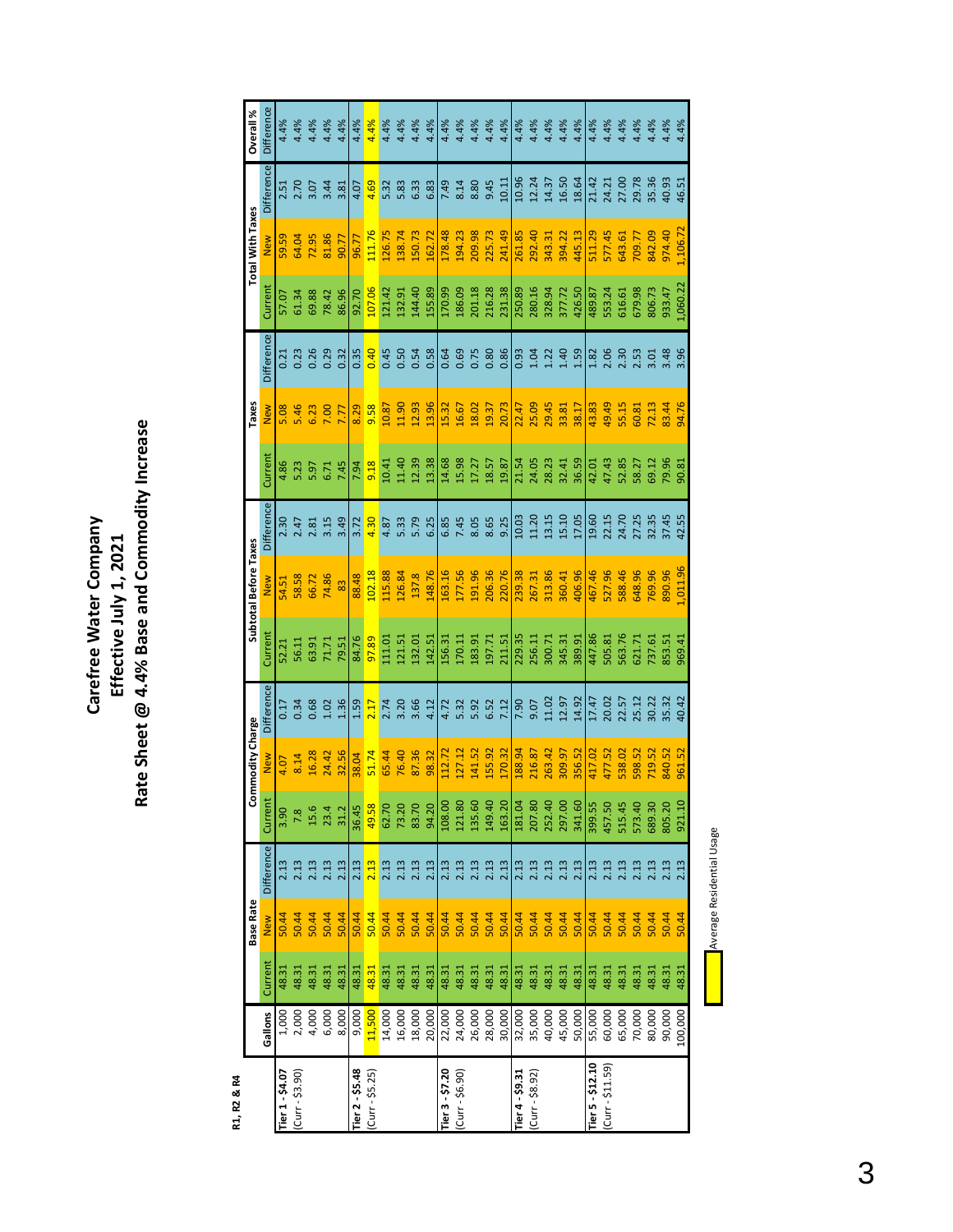## CAREFREE WATER COMPANY RATE SCHEDULE **CAREFREE WATER COMPANY RATE SCHEDULE** Effective July 1, 2021 **Effective July 1, 2021** Before Taxes **Before Taxes**

|                      |                |                         |                              |                       |                                                                     |                       |           | Monthly Commodity (Usage) Charges and |           |                       |           |           |                        |
|----------------------|----------------|-------------------------|------------------------------|-----------------------|---------------------------------------------------------------------|-----------------------|-----------|---------------------------------------|-----------|-----------------------|-----------|-----------|------------------------|
|                      |                |                         |                              |                       |                                                                     |                       |           | Tier Breakdown                        |           |                       |           |           |                        |
|                      |                |                         |                              | <b>Tier 1</b>         |                                                                     | Tier <sub>2</sub>     |           | Tier 3                                |           | Tier 4                |           |           | Tier 5                 |
|                      |                |                         | <b>lonthly</b><br>2          | \$4.07 per 1,000 gal. |                                                                     | \$5.48 per 1,000 gal. |           | \$7.20 per 1,000 gal                  |           | \$9.31 per 1,000 gal. |           |           | \$12.10 per 1,000 gal. |
| Meter                | Meter          | Meter                   | <b>Base</b>                  | From                  |                                                                     | From                  | P         | From                                  |           | From                  |           | From      |                        |
| Type                 | Size           | Classification          | Fee                          | (gallons)             | (gallons)                                                           | (gallons)             | (gallons) | (gallons)                             | (gallons) | (gallons)             | (gallons) | (gallons) | (gallons)              |
| RESIDENTIAL METERS   |                |                         |                              |                       |                                                                     |                       |           |                                       |           |                       |           |           |                        |
| Residential          | 5/8 & 3/4 Inch | R1/R2                   | 50.44<br>\$                  | $\circ$               | 8,000                                                               | 8,001                 | 20,000    | 20,001                                | 30,000    | 30,001                | 50,000    | 50,001    | and over               |
| Residential          | 1 inch         | R4                      | 50.44<br>Ş                   | $\circ$               | 8,000                                                               | 8,001                 | 20,000    | 20,001                                | 30,000    | 30,001                | 50,000    | 50,001    | and over               |
|                      |                |                         |                              |                       |                                                                     |                       |           |                                       |           |                       |           |           |                        |
| COMMERCIAL METERS    |                |                         |                              |                       |                                                                     |                       |           |                                       |           |                       |           |           |                        |
| Commercial           | 1 inch         | R5                      | 90.80<br>\$                  | $\circ$               | 8,000                                                               | 8,001                 | 16,000    | 16,001                                | 32,000    | 32,001                | 64,000    | 64,001    | and over               |
| Commercial           | $1-1/2$ inch   | 98                      | 225.35<br>\$                 | $\circ$               | 11,000                                                              | 11,001                | 16,000    | 16,001                                | 35,000    | 35,001                | 70,000    | 70,001    | and over               |
| Commercial           | 2 inch         | ප                       | 540.18<br>Ş                  | $\circ$               | 20,000                                                              | 20,001                | 40,000    | 40,001                                | 80,000    | 80,001                | 160,000   | 160,001   | and over               |
| Commercial           | 3 inch         | ෆු                      | 720.03<br>Ş                  | $\circ$               | 100,000                                                             | 100,001               | 200,000   | 200,001                               | 400,000   | 400,001               | 600,000   | 600,001   | and over               |
|                      |                |                         |                              |                       |                                                                     |                       |           |                                       |           |                       |           |           |                        |
| <b>MASTER METERS</b> |                |                         |                              |                       |                                                                     |                       |           |                                       |           |                       |           |           |                        |
| Master Meter 1       |                | MM1-8                   | 383.29<br>Ş                  | $\circ$               | 30,000                                                              | 30,001                | 40,000    | 40,001                                | 60,000    | 60,001                | 80,000    | 80,001    | and over               |
| Master Meter         |                | $-4$<br>MM <sub>2</sub> | 191.66<br>\$                 | $\circ$               | 30,000                                                              | 30,001                | 50,000    | 50,001                                | 70,000    | 70,001                | 90,000    | 90,001    | and over               |
| Master Meter 3       |                | $MMS - 8$               | 383.29<br>\$                 | $\circ$               | 40,000                                                              | 40,001                | 80,000    | 80,001                                | 100,000   | 100,001               | 150,000   | 150,001   | and over               |
| Master Meter 4       |                | MM4-6                   | 287.49<br>\$                 | $\circ$               | 50,000                                                              | 50,001                | 100,000   | 100,001                               | 190,000   | 190,001               | 250,000   | 250,001   | and over               |
| Master Meter 5       |                | MM5-12                  | 586.88<br>Ş                  | $\circ$               | 30,000                                                              | 30,001                | 50,000    | 50,001                                | 80,000    | 80,001                | 100,000   | 100,001   | and over               |
| Master Meter 6       |                | MM6-38                  | 1,820.65<br>Ş                | $\circ$               | 170,000                                                             | 170,001               | 270,000   | 270,001                               | 300,000   | 300,001               | 350,000   | 350,001   | and over               |
| Master Meter 7       |                | MM7-18                  | 862.44<br>$\hat{\mathbf{c}}$ | $\circ$               | 80,000                                                              | 80,001                | 100,000   | 100,001                               | 120,000   | 120,001               | 150,000   | 150,001   | and over               |
| Master Meter 8       |                | MM8-11                  | 527.03<br>\$                 | $\circ$               | 90,000                                                              | 90,001                | 150,000   | 150,001                               | 200,000   | 200,001               | 250,000   | 250,001   | and over               |
| Master Meter 9       |                | MM9-11                  | 527.03<br>\$                 | $\circ$               | 75,000                                                              | 75,001                | 105,000   | 105,001                               | 135,000   | 135,001               | 165,000   | 165,001   | and over               |
| Master Meter 10      |                | ii.<br><b>MM10</b>      | 527.03<br>Ş                  | $\circ$               | 60,000                                                              | 60,001                | 120,000   | 120,001                               | 190,000   | 190,001               | 220,000   | 220,001   | and over               |
|                      |                |                         |                              |                       |                                                                     |                       |           |                                       |           |                       |           |           |                        |
| <b>STAND PIPE</b>    |                |                         |                              |                       |                                                                     |                       |           |                                       |           |                       |           |           |                        |
| Stand Pipe           |                | <b>HYQ</b>              |                              | \$7.22                | per 1000 gallons - Minimum Billing \$5.00 - Additional Keys \$15.00 |                       |           |                                       |           |                       |           |           |                        |
|                      |                |                         |                              |                       |                                                                     |                       |           |                                       |           |                       |           |           |                        |
| FIRE HYDRANT METER   |                |                         |                              |                       |                                                                     |                       |           |                                       |           |                       |           |           |                        |
| Fire Hydrant         |                | ΞŘ                      | 158.52<br>Ş                  |                       | \$7.22 per 1000 gallons after the first 20,000 gallons              |                       |           |                                       |           |                       |           |           |                        |

Temporary Turn-Off Policy - Customers may request their water service to be turned off temporarily or permanently at any time. If water service is off for less than nine (9) months, at the **Temporary Turn-Off Policy – Customers may request their water service to be turned off temporarily or permanently at any time. If water service is off for less than nine (9) months, at the** time service is re-established, the customer will be billed the monthly base fee plus tax for the number of months the water was off. If water service is off for more than nine (9) months, time service is re‐established, the customer will be billed the monthly base fee plus tax for the number of months the water was off. If water service is off for more than nine (9) months, the customer will be billed the New Account Set-Up Fee at the time service is re-established. the customer will be billed the New Account Set‐Up Fee at the time service is re‐established.

4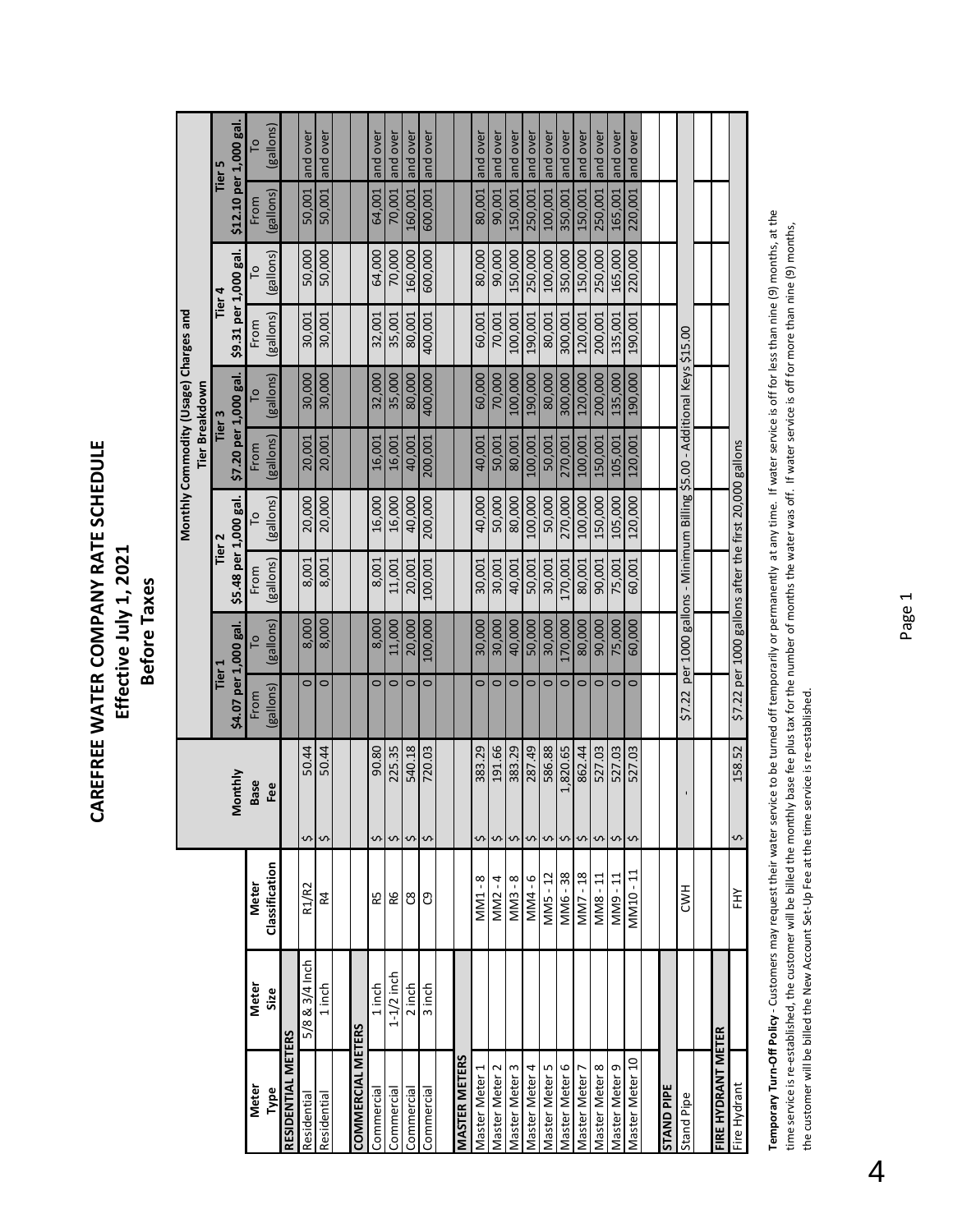| NEW ACCOUNT SETUP FEES             |          |
|------------------------------------|----------|
| Residential and Commercial         | \$50.00  |
| andlord (Transfer to Info on File) | \$10.00  |
| Fire Hydrant                       | \$100.00 |
|                                    |          |

|   |                 |                | $/1,000$ gal. billed |  |
|---|-----------------|----------------|----------------------|--|
| i | 6.3%            | 3.0%           | \$0.0065             |  |
|   | State Sales Tax | Town Sales Tax | State Water Tax      |  |

| REFUNDABLE DEPOSITS | \$200.00    | 3X Average Water Bill | \$50.00    | \$900.00         |
|---------------------|-------------|-----------------------|------------|------------------|
|                     | Residential | Commercia             | Stand Pipe | Fire Hydr. Meter |

|                                     | NEW CONSTRUCTION CHARGES | AND FEES                  |                           | Emergency Call Out                                |          |
|-------------------------------------|--------------------------|---------------------------|---------------------------|---------------------------------------------------|----------|
|                                     | Service                  |                           |                           | (If Water Company is Not Responsible for Problem) | \$100.00 |
|                                     | Connection               | <b>Water</b>              |                           | Inauthorized Meter Turn-On - Residential          | \$150.00 |
| Meter and Service Size              | Charge                   | Capacity Fee <sup>-</sup> | Total                     | Jnauthorized Meter Turn-On - Commercial           | \$250.00 |
| L" Meter and Service                | \$3,080.0                | \$3,639.00                | \$6,719.00                | Inauthorized Fire Hydrant Use - Per Use           | \$300.00 |
| " Meter Only-New Subdivision        | \$965.0                  | \$3,639.00                | \$4,604.00                |                                                   |          |
| 1-1/2" Meter and Service            | \$4,275.00               |                           | \$6,595.00 \$10,870.00    |                                                   |          |
| 2" Meter and Service                | \$6,480.00               |                           | $$10,244.00$ $$16,724.00$ |                                                   |          |
| 3" Compound Meter                   | \$20,175.0               |                           | \$20,806.00 \$40,981.00   |                                                   |          |
| 4" Compound Meter                   | \$25,000.0               |                           | \$31,880.00 \$56,880.00   |                                                   |          |
| L" Meter & Serv. Upgrade(from 3/4") | \$2,515.0                |                           | \$2,515.00                |                                                   |          |
| ." Meter Only Upgrade (from 3/4")   | \$400.0                  |                           | \$400.00                  |                                                   |          |
|                                     |                          |                           |                           |                                                   |          |

| í                      |
|------------------------|
| ֪֞֘֝֝֝֝֝ <b>֧</b><br>j |
| י<br>ה                 |
| I<br>$C+0.5572$        |
|                        |

| <b>NEW ACCOUNT SETI</b>            | <b>IPFEES</b>                    | PAYMENT AND BILLING FEES                      |                 |
|------------------------------------|----------------------------------|-----------------------------------------------|-----------------|
| esidential and Commercial          | \$50.00                          | Credit Card Convenience Fee (per transaction) |                 |
| andlord (Transfer to Info on File) | \$10.00                          | Monthly Billings & Other Charges Under \$500  | \$4.00          |
| ire Hydrant                        | \$100.00                         | Other Charges Over \$500                      | 3% of Amount    |
|                                    |                                  | ate Payment or Delinquent Charge (per month)  | \$7.00          |
| <b>TAXES</b>                       |                                  | oreign Currency Transaction                   | \$10.00         |
| State Sales Tax                    | 6.39                             | oreign Mailing Fee                            | \$3.00          |
| Town Sales Tax                     |                                  | nsufficient Funds or Returned Check Fee       | Bank Charge Amt |
| State Water Tax                    | $/1,000$ gal. billed<br>\$0.0065 | nterest on Outstanding Balance                | 1.5% per month  |

|                                         | Residential                   |                                   | \$200.00                   |            | MISCELLANEOUS SERVICES AND FEES                   |                   |
|-----------------------------------------|-------------------------------|-----------------------------------|----------------------------|------------|---------------------------------------------------|-------------------|
|                                         | Commercial                    |                                   | 3X Average Water Bi        |            | Data Log Fee - Beginning With Second Data Log     | \$30.00           |
|                                         | Stand Pipe                    |                                   | \$50.00                    |            | Meter Re-Read (Customer Request)                  | \$25.00           |
|                                         | Fire Hydr. Meter              |                                   | \$900.00                   |            | Account Re-Establishment Fee                      | \$125.00          |
|                                         |                               |                                   |                            |            | Change-Out or Moving Meter                        | At Water Co. Cost |
|                                         |                               |                                   |                            |            | hird Party Meter Test (Customer Request)          | At Water Co. Cost |
|                                         |                               | NEW CONSTRUCTION CHARGES AND FEES |                            |            | Emergency Call Out                                |                   |
|                                         |                               | Service                           |                            |            | (If Water Company is Not Responsible for Problem) | \$100.00          |
|                                         |                               | Connection                        | Water                      |            | Inauthorized Meter Turn-On - Residential          | \$150.00          |
|                                         | <b>Neter and Service Size</b> | Charge                            | Capacity Fee <sup>-1</sup> | Total      | Inauthorized Meter Turn-On - Commercial           | \$250.00          |
| and Service                             |                               | \$3,080.00                        | \$3,639.00                 | \$6,719.00 | Jnauthorized Fire Hydrant Use - Per Use           | \$300.00          |
| Contract and contract and all the state |                               | くへんしん                             |                            |            |                                                   |                   |

| 63.00<br>27.60<br>31.20<br>48.31<br>Total (Does not include taxes) \$ 170.11<br>Base Feel 9<br>6.90 /1000 gal.<br>3.90 /1000 gal.<br>5.25 /1000 gal.<br>8.92 /1000 gal.<br>$$11.59$ $/1000$ gal.<br>1 inch Residential Meter (WR4 Classification) @ 24,000 gallons<br>SAMPLE RESIDENTIAL WATER BILL CALCULATION<br>8,000 gallons<br>4,000 gallons<br>0 gallons<br>24,000 gallons<br>12,000 gallons<br>0 gallons<br>Tier 1:<br>Tier 2:<br>Tier 4:<br>Tier 5:<br>Tier 3:<br>Month Total |  |  |  |  |  |
|---------------------------------------------------------------------------------------------------------------------------------------------------------------------------------------------------------------------------------------------------------------------------------------------------------------------------------------------------------------------------------------------------------------------------------------------------------------------------------------|--|--|--|--|--|
|                                                                                                                                                                                                                                                                                                                                                                                                                                                                                       |  |  |  |  |  |
|                                                                                                                                                                                                                                                                                                                                                                                                                                                                                       |  |  |  |  |  |
|                                                                                                                                                                                                                                                                                                                                                                                                                                                                                       |  |  |  |  |  |
|                                                                                                                                                                                                                                                                                                                                                                                                                                                                                       |  |  |  |  |  |
|                                                                                                                                                                                                                                                                                                                                                                                                                                                                                       |  |  |  |  |  |
|                                                                                                                                                                                                                                                                                                                                                                                                                                                                                       |  |  |  |  |  |
|                                                                                                                                                                                                                                                                                                                                                                                                                                                                                       |  |  |  |  |  |
|                                                                                                                                                                                                                                                                                                                                                                                                                                                                                       |  |  |  |  |  |

<sup>2</sup> A Residential Water Bill Calculator is available on our website at www.carefreewaterco.com A Residential Water Bill Calculator is available on our website at www.carefreewaterco.com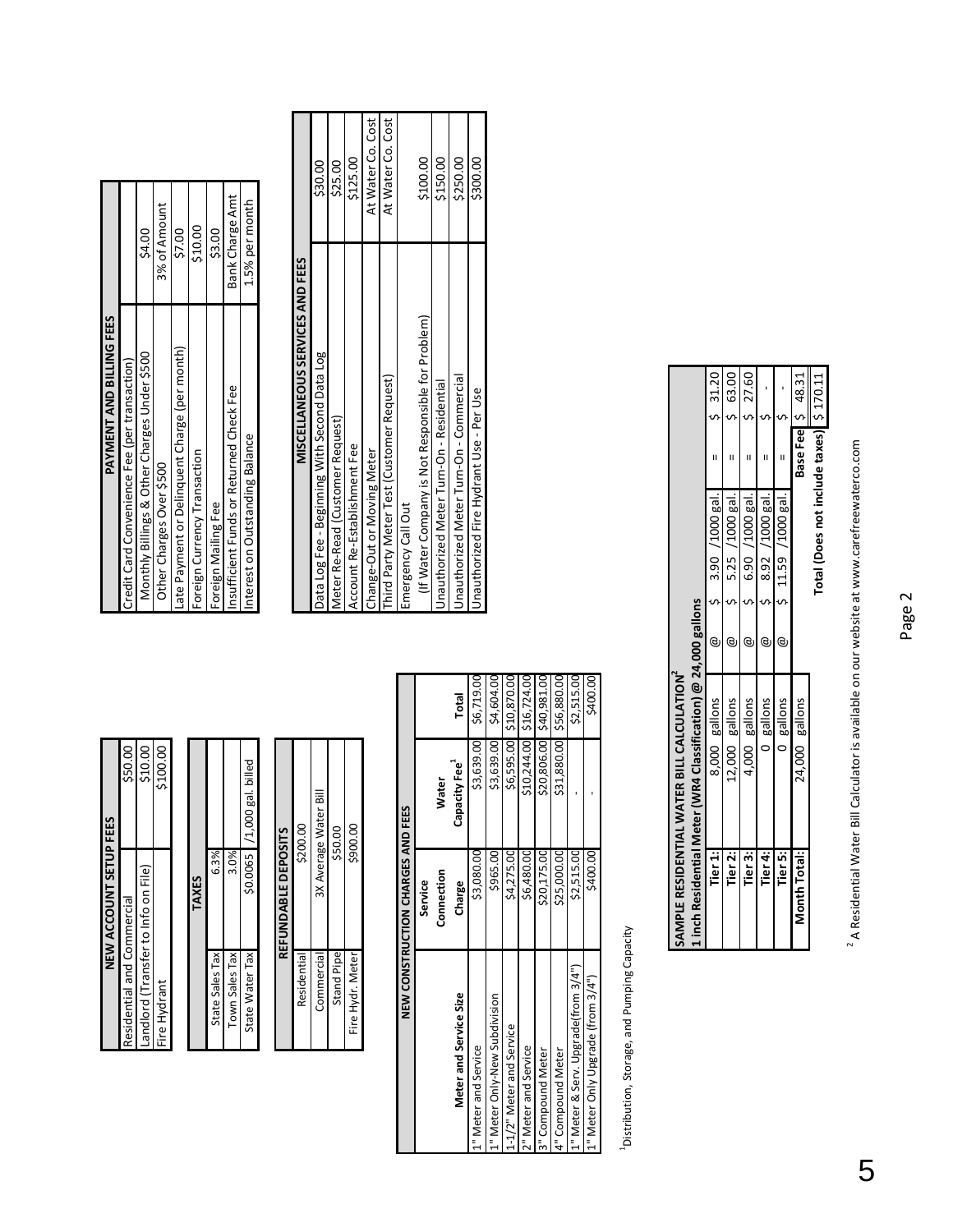#### **Profit and Loss Summary Carefree Water Company – FY 21-22**

- "All encompassing" spreadsheet to ensure cash flow needs are met (revenue stream matches expenditures)
- Looks at anticipated revenues (primarily from water sales) in relation to anticipated expenditures (e.g., Cost of Water, General & Administrative, Replacement & Maintenance)
- The Profit and Loss spreadsheet also includes other cash uses such as:
	- o WIFA Loan Repayment ("Capital Lease")
	- o Town of Carefree Repayment ("Capital Advance")
	- o Water Company Building Rent
	- o Reserve Deposits
	- o Capital Improvement Projects
- Bottom Line: Revenue stream must cover all cash uses (cash flow/expenditures)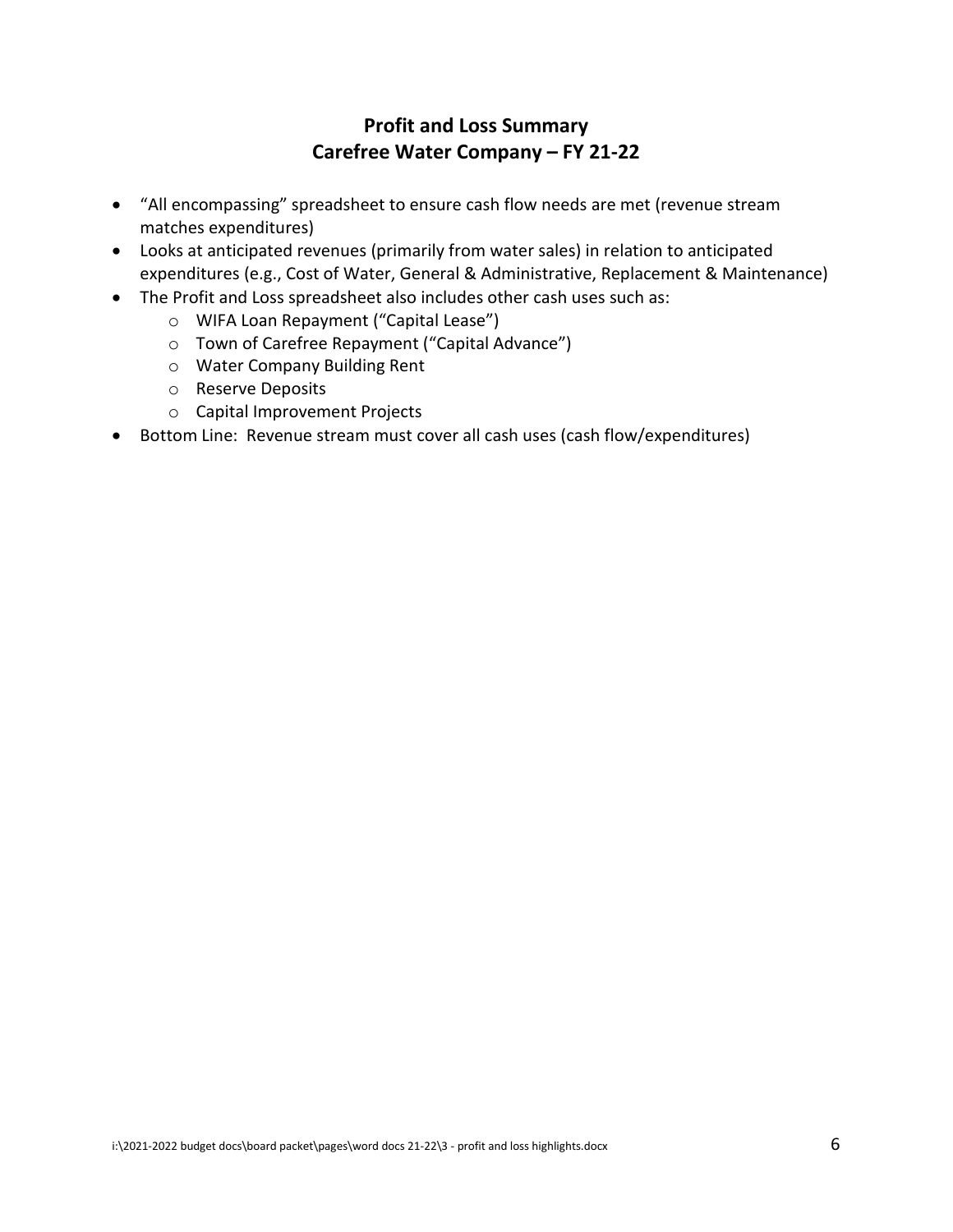|                                    | $\frac{1}{2}$     | Aug     | Sept                        | ä                               | Nov            | Dec                | Jan     | Feb                       | March                                            | April   | VeW               | June    | Total     |
|------------------------------------|-------------------|---------|-----------------------------|---------------------------------|----------------|--------------------|---------|---------------------------|--------------------------------------------------|---------|-------------------|---------|-----------|
| ℅<br>Revenues                      | 10.1%             | 9.8%    | 9.8%                        | 9.0%                            | 8.5%           | 7.3%               | 7.1%    | 6.5%                      | 7.1%                                             | 7.5%    | 8.2%              | 9.1%    | 100%      |
| Water Sales                        | 320,269           | 314,335 | 302,013                     | 288,513                         | 269,781        | 221,566            | 225,832 | 206,642                   | 215,878                                          | 239,338 | 260,062           | 280,399 | 3,144,628 |
| New Meter & Service Fees           | 3,743             |         | 3,743                       |                                 |                | 3,743              |         |                           | 3,743                                            |         |                   | 3,743   | 18,715    |
| DFGC Electrical Fees               |                   |         | 6,204                       |                                 |                | 6,204              |         |                           | 6,203                                            |         |                   | 6,203   | 24,814    |
| Cell Tower Rental Fees (net)       | 1,737             | 1,737   | 1,737                       | 1,737                           |                | 1,737              | 1,737   | 1,737<br>2,000            | 1,737                                            | 1,737   | 1,737             | 1,737   | 20,844    |
| <b>Other Revenues</b>              | 2,000             | 2,000   | 2,000                       | 2,000                           | 1,737<br>2,000 | 2,000              | 2,000   |                           | 2,000                                            | 2,000   | 2,000             | 2,000   | 24,000    |
| <b>Total Revenues</b>              | 327,749           | 318,072 | 315,697                     | 292,250                         | 273,518        | 235,250            | 229,569 | 210,379                   | 229,561                                          | 243,075 | 263,799           | 294,082 | 3,233,001 |
| Cost of Water                      |                   |         |                             |                                 |                |                    |         |                           |                                                  |         |                   |         |           |
| Scottsdale CAP                     | 74,471            | 70,337  | 67,759                      | 64,257                          | 56,990         | 44,953             | 46,905  | 40,999                    | 45,288                                           | 53,136  | 58,866            | 64,373  | 688,334   |
| Cave Creek CAP                     |                   |         |                             |                                 |                |                    |         |                           |                                                  |         |                   |         |           |
| Ground Water Pumped                | 14,126            | 11,637  | 11,333                      | 10,919                          | 9,871          | 8,489              | 10,713  | 8,036                     | 8,528                                            | 9,429   | 10,086            | 10,716  | 123,883   |
| Central Ariz Project               | 18,073            | 17,386  | 16,957                      | 16,375                          | 14,898         | 12,953             | 13,179  | 17,194                    | 12,909                                           | 14,217  | 15,172            | 16,090  | 185,403   |
| <b>Total Water Costs</b>           | 106,670           | 99,360  | 96,049                      | 91,551                          | 81,759         | 66,395             | 70,797  | 66,229                    | 66,725                                           | 76,782  | 84,124            | 91,179  | 997,620   |
| General and Administrative         | 81,210            | 81,210  | 81,210                      | 81,210                          | 81,210         | 81,210             | 81,210  | 81,210                    | 81,210                                           | 81,211  | 81,211            | 81,211  | 974,523   |
| Maintenance                        | 14,228            | 14,228  | 14,228                      | 14,228                          | 14,228         | 14,228             | 14,228  | 14,228                    | 14,229                                           | 14,229  | 14,229            | 14,229  | 170,740   |
| Depreciation                       | 43,000            | 43,000  | 43,000                      | 43,000                          | 43,000         | 43,000             | 43,000  | 43,000                    | 43,000                                           | 43,000  | 43,000            | 43,000  | 516,000   |
| <b>Total Other Costs</b>           | 138,438           | 138,438 | 138,438                     | 138,438                         | 138,438        | 138,438            | 138,438 | 138,438                   | 138,439                                          | 138,440 | 138,440           | 138,440 | 1,661,263 |
|                                    |                   |         |                             |                                 |                |                    |         |                           |                                                  |         |                   |         |           |
| REVENUES LESS COSTS                | 82,641            | 80,274  | 81,210                      | 62,261                          | 53,321         | 30,417             | 20,334  | 5,712                     | 24,397                                           | 27,853  | 41,235            | 64,463  | 574,118   |
|                                    | CASH FLOW         |         |                             |                                 |                |                    |         |                           |                                                  |         |                   |         |           |
| Cash Flow                          |                   |         | Cash Uses                   |                                 |                |                    |         | Capital Projects          |                                                  |         |                   |         |           |
| Net Gain                           | 574,118           |         |                             | Reserves                        |                | 20,000             |         |                           | Fire Protection                                  |         | 20,000            |         |           |
| Equipment Loss W/O<br>Depreciation | 516,000<br>12,000 |         |                             | Capital Advance<br>WIFA Payment |                | 414,340<br>244,764 |         |                           | System Automation & Tech.<br>System Improvements |         | 272,014<br>50,000 |         |           |
|                                    |                   |         | <b>Total Operating Uses</b> | <b>UCFD Rent</b>                |                | 33,000<br>712,104  |         |                           | Capital Equipment<br>Water Rights                |         | 32,000<br>16,000  |         |           |
| <b>Total Available</b>             | 1,102,118         |         |                             |                                 |                |                    |         |                           | Capital Reserves                                 |         |                   |         |           |
|                                    |                   |         | Cash Available              |                                 |                | 390,014            |         | <b>Total Capital Uses</b> |                                                  |         | 390,014           |         |           |
|                                    |                   |         |                             |                                 |                |                    |         |                           |                                                  |         |                   |         |           |
|                                    |                   |         |                             |                                 |                |                    |         | Cash Utilized             |                                                  |         | 390,014           |         |           |

Carefree Water Company<br>PROFIT AND LOSS<br>2021-2022 Budget **Carefree Water Company PROFIT AND LOSS 2021‐2022 Budget**

I:\2021-2022 Budget Docs\Spreadsheets\2021-2022 P and L, Cash Flow Statement.xlsx, 5/26/2021, 12:01 PM I:\2021‐2022 Budget Docs\Spreadsheets\2021‐2022 P and L, Cash Flow Statement.xlsx, 5/26/2021, 12:01 PM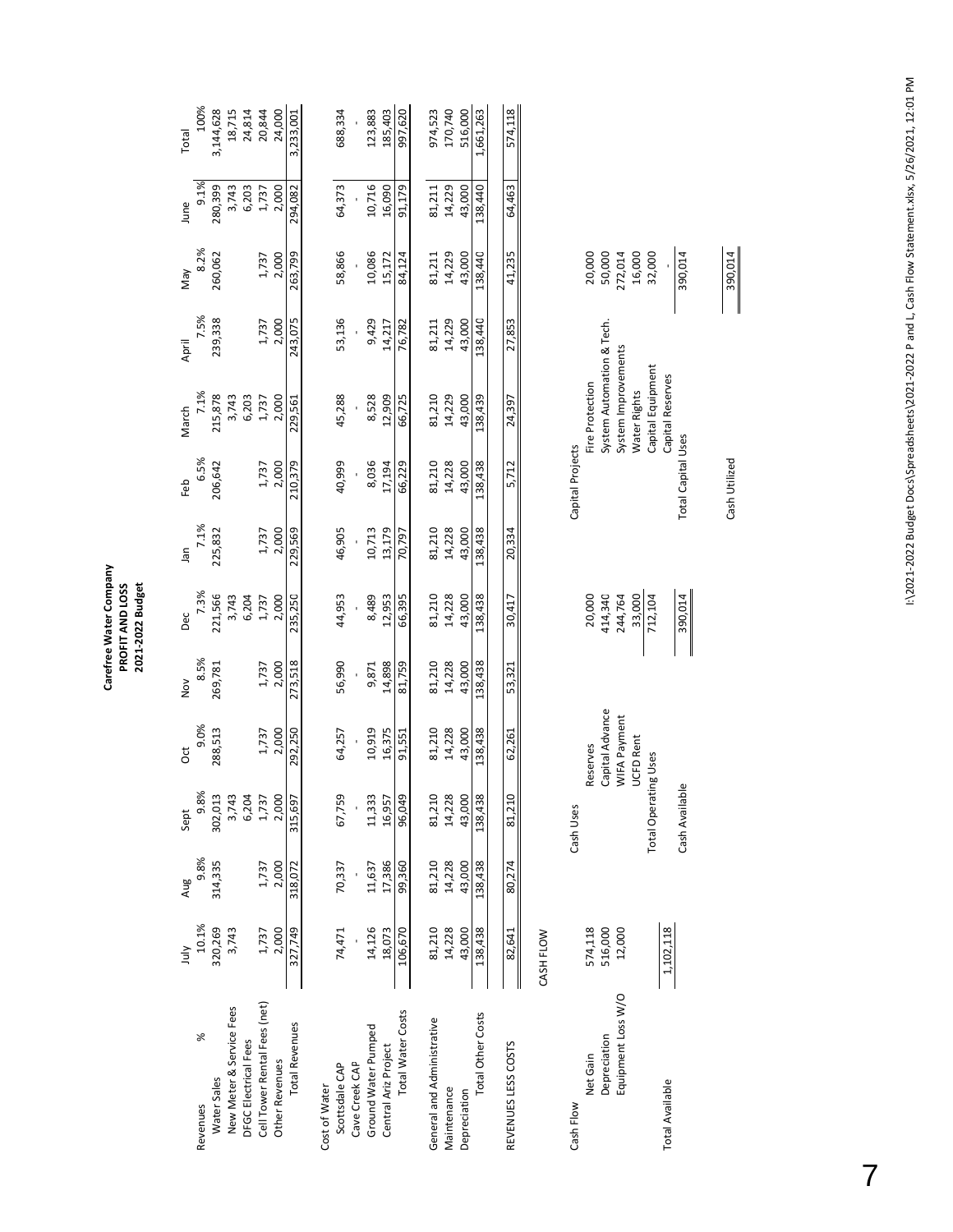#### **Cost of Water Summary Carefree Water Company – FY 21-22**

- Water use is based on a 3-year average
- The cost of water is the Water Company's single largest expense at nearly \$1M
- Continued Focus on Utilizing Renewable CAP Supply (Saving GW for Emergencies)
	- o 65% CAP Water
	- o 35% Groundwater
- Water costs are increasing about \$27,500 this FY due to the following:
	- o 3% Increase in Scottsdale Treated Water Costs
	- o 4% Increase in APS Costs
	- o Treated CAP Water Mix Assumption for Budgeting:
		- 100% Scottsdale/0% from Cave Creek
		- Scottsdale @ \$3.19/Kgal., Cave Creek Rate Under Review
		- Cave Creek Made Positive Steps on Water Quality Issues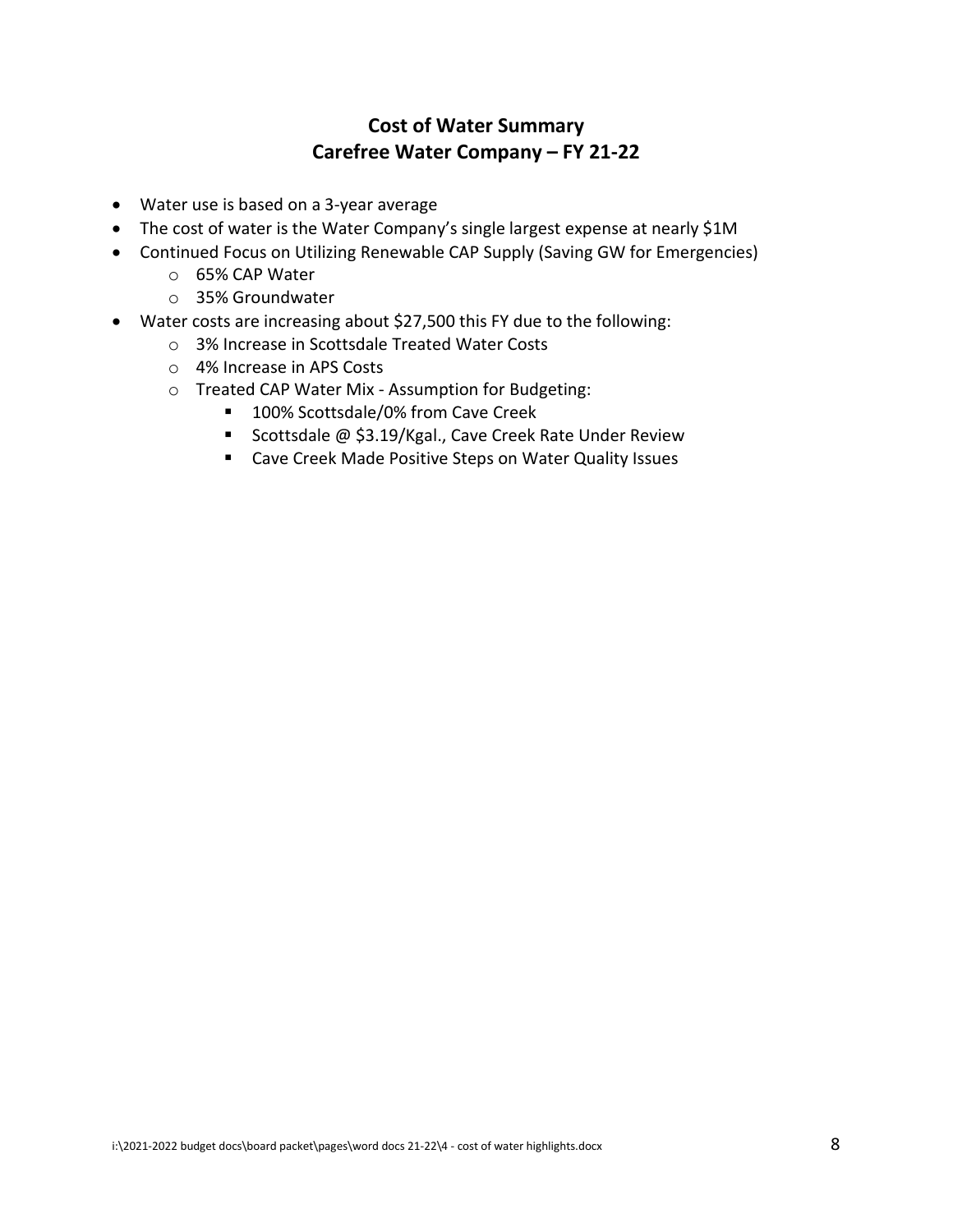|                                                               |                   |              |                                       |                     |                     |                     |                    |                    | Acre-Feet                     |                    |                    |                    |                    |                     | May 2021       |
|---------------------------------------------------------------|-------------------|--------------|---------------------------------------|---------------------|---------------------|---------------------|--------------------|--------------------|-------------------------------|--------------------|--------------------|--------------------|--------------------|---------------------|----------------|
|                                                               | 325.851           |              | July                                  | Aug.                | Sept.               | ğ                   | Nov.               | Dec.               | jan.                          | Feb.               | March              | April              | Vay                | June                | Total          |
| Water Sold FY20-21 (20 Only)<br>Water Sold FY19-20            |                   |              | 104.3<br>97.7                         | 98.6<br>93.2        | 105.1               | 101.2               | 88.3               | 64.8               |                               |                    |                    |                    |                    |                     | 562.3          |
| Water Sold FY18-19                                            |                   |              | 102.9                                 | 96.1                | 84.3<br>87.9        | 88.5<br>73.2        | 68.5<br>69.6       | 57.8<br>55.7       | 56.0<br>63.1                  | 54.3<br>51.2       | 57.8<br>55.7       | 64.7<br>72.8       | 76.6<br>68.6       | 88.8<br>77.2        | 874.0<br>887.6 |
| Water Sold FY17-18 (18 Only)                                  |                   |              |                                       |                     |                     |                     |                    |                    | 67.0                          | 57.0               | 66.1               | 73.5               | 89.3               | 89.9                | 442.8          |
| 3-yr Average Water Sold (Use for 21-22)                       |                   | АF.          | 101.6                                 | 96.0                | 92.4                | 87.6                | 75.5               | 59.4               | 62.0                          | 54.2               | 59.9               | 70.3               | 78.0               | 85.3                | 922.2          |
| 3-yr Average Water Sold (Use for 22-22)                       |                   | '000 Gal.    | 33,117                                | 31,271              | 30,119              | 28,555              | 24,591             | 19,366             | 20,214                        | 17,650             | 19,512             | 22,918             | 25,406             | 27,795              | 300,515        |
| Percent of Annual Usage (Use for 21-22)                       |                   |              | 11.0%                                 |                     |                     | 9.5%                | 8.2%               | 6.4%               | 6.7%                          | 5.9%               | 6.5%               | 7.6%               | 8.5%               | 9.2%                | 100.0%         |
| Water Supplied (Sold/0.9) (Use for 21-22)                     |                   |              | 112.9                                 | 10.4%<br>106.6      | $10.0\%$<br>$102.7$ | 97.4                | 83.9               | 66.0               | 68.9                          | 60.2               | 66.5               | 78.1               | 86.6               | 94.8                | 1024.7         |
|                                                               |                   |              |                                       |                     |                     |                     |                    |                    |                               |                    |                    |                    |                    |                     |                |
| Ground Water A.F (35%)                                        |                   |              | 39.5                                  | 37.3                | 35.9                | 34.1                | 29.3               | 23.1               | 24.1                          | 21.1               | 23.3               | 27.4               | 30.3               | 33.2                | 358.7          |
| CAP Water A.F. (65%)                                          |                   |              | 73.4                                  | 69.3                | 66.8                | 63.3                | 54.5               | 42.9               | 44.8                          | 39.1               | 43.2               | 50.8               | 56.3               | 61.6                | 666.1          |
| CAP Water A.F. +5%                                            |                   |              | 3.7                                   | 3.5                 | $3.\overline{3}$    | 3.2                 | 2.7                | 2.1                | 2.2                           | 2.0                | 2.2                | 2.5                | 2.8                | 3.1                 | 33.3           |
| <b>CAVE CREEK WATER</b>                                       |                   |              | 0% of CAP Water                       |                     |                     |                     |                    |                    |                               |                    |                    |                    |                    |                     |                |
| Acre-Feet                                                     |                   |              | 0.0                                   | 0.0                 | 0.0                 | 0.0                 | $\frac{0}{0}$      | $\frac{0}{0}$      | $\frac{0}{5}$ o               | $\frac{0}{10}$     | 0.0                | 0.0                | $\frac{0}{0}$      | $\frac{0}{0}$       | 0.0            |
| Cost @\$X.XX/1,000 Gal.<br>1,000's Gallons                    | <b>Total Cost</b> | ¢<br>ГBD     | ¢<br>$\circ$                          | $\circ$             | $\circ$             | $\circ$<br>∽        |                    |                    |                               |                    | $\circ$            | $\circ$<br>Ş       | S                  | Ş                   | $\circ$        |
| <b>SCOTTSDALE WATER</b>                                       |                   |              | 100% of CAP Water                     |                     |                     |                     |                    |                    |                               |                    |                    |                    |                    |                     |                |
| Acre-Feet                                                     |                   |              | 73.4                                  | 69.3                | 66.8                | 63.3                | 54.5               | 42.9               | 44.8                          | 39.1               | 43.2               | 50.8               | 56.3               | 61.6                | 666.1          |
| 1,000's Gallons                                               |                   |              | 23,918                                | 22,584              | 21,753              | 20,623              | 17,760             | 13,987             | 14,599                        | 12,747             | 14,092             | 16,552             | 18,348             | 20,074              | 217,039        |
| Cost @\$3.10/1,000 Gal.*                                      | \$3.10            | \$3.19       | \$74,146                              | \$70,012            | \$67,434            | \$63,932            | \$56,655           | \$44,618           | \$46,570                      | \$40,664           | \$44,953           | \$52,801           | \$58,531           | \$64,037            | \$684,354      |
| Meter Fee                                                     |                   |              | \$325.00<br>\$74,471                  | \$325.00            | \$325.00            | \$325.00            | \$335.00           | \$335.00           | \$335.00                      | \$335.00           | \$335.00           | \$335.00           | \$335.00           | \$335.00            | \$3,980        |
| * \$3.19/1,000 Gal. After Oct. 2021                           | <b>Total Cost</b> |              |                                       | \$70,337            | \$67,759            | \$64,257            | \$56,990           | \$44,953           | \$46,905                      | \$40,999           | \$45,288           | \$53,136           | \$58,866           | \$64,372            | \$688,334      |
| Pumped Groundwater (A.F. - From Above)<br>POTABLE GROUNDWATER |                   |              | 39.5                                  | 37.3                | 35.9                | 34.1                | 29.3               | 23.1               | 24.1                          | 21.1               | 23.3               | 27.4               | 30.3               | 33.2                | 358.7          |
| Pumped Groundwater ('000 gallons)                             |                   |              | .,879                                 |                     | 11,713              |                     |                    |                    | 7,861                         | 6,864              | 7,588              | 8,913              |                    |                     | 116,867        |
| Cost @\$0.68/1,000 Gal. (4% Increase)                         |                   | \$0.68       | 12,879<br>\$8,758                     | 12,161<br>\$8,269   |                     | 11,105<br>\$7,551   | 9,563<br>\$6,503   | 7,531<br>\$5,121   |                               | \$4,668            | \$5,160            | \$6,061            | 9,880<br>\$6,718   | 10,809<br>\$7,350   | \$79,470       |
| Groundwater Withdrawal Fee (ADWR)                             |                   |              |                                       |                     | \$7,965             |                     |                    |                    | \$5,345                       |                    |                    |                    |                    |                     | \$2,000        |
| Chemicals and Testing                                         |                   |              |                                       |                     |                     |                     |                    |                    | \$2,000<br>\$1,300<br>\$8,645 |                    |                    |                    |                    |                     | \$17,600       |
|                                                               | <b>Total Cost</b> |              | \$3,300<br>\$12,058                   | \$1,300<br>\$9,569  | \$1,300<br>\$9,265  | \$1,300<br>\$8,851  | \$1,300<br>\$7,803 | \$1,300<br>\$6,421 |                               | \$1,300<br>\$5,968 | \$1,300<br>\$6,460 | \$1,300<br>\$7,361 | \$1,300<br>\$8,018 | \$1,300<br>\$8,650  | \$99,070       |
| <b>GOLF COURSE GROUNDWATER</b>                                |                   |              |                                       |                     |                     |                     |                    |                    |                               |                    |                    |                    |                    |                     | A.F.           |
| A.F. Pumped (2020)                                            |                   |              |                                       |                     |                     |                     |                    |                    |                               |                    |                    |                    |                    |                     | 198.7          |
| (2019)                                                        |                   |              |                                       |                     |                     |                     |                    |                    |                               |                    |                    |                    |                    |                     | 300.0          |
| (3-yr Ave.)<br>(2018)                                         |                   |              |                                       |                     |                     |                     |                    |                    |                               |                    |                    |                    |                    |                     | 214.8<br>237.8 |
|                                                               | kWh/AF            |              | \$/kWh (From Desert Forest Agreement) |                     |                     |                     |                    |                    |                               |                    |                    |                    |                    |                     |                |
| Electrical Cost                                               | 745.22            | 0.14         | \$2,067.78                            | \$2,067.78          | \$2,067.78          | \$2,067.78          | \$2,067.78         | \$2,067.78         | \$2,067.78                    | \$2,067.78         | \$2,067.78         | \$2,067.78         | \$2,067.78         | \$2,067.78          | \$24,813       |
| Capital Cost<br>CAP COSTS                                     | 2021              | \$50<br>2022 |                                       |                     |                     |                     |                    |                    |                               |                    |                    |                    |                    |                     | \$66,950       |
| M&I Cost                                                      | \$53<br>\$160     | \$165        | \$5,742<br>\$12,332                   | \$5,742<br>\$11,644 | \$5,742<br>\$11,215 | \$5,742<br>\$10,633 | \$5,742<br>\$9,157 | \$5,742<br>\$7,211 | \$5,417<br>\$7,762            | \$5,417<br>\$6,778 | \$5,417<br>\$7,492 | \$5,417<br>\$8,800 | \$5,417<br>\$9,756 | \$5,417<br>\$10,673 | \$113,453      |
| CAP Contingency                                               |                   |              |                                       |                     |                     |                     |                    |                    |                               | \$5,000            |                    |                    |                    |                     | \$5,000        |
|                                                               | <b>Total Cost</b> |              | ,073<br>\$18                          | \$17,386            | \$16,957            | \$16,375            | \$14,898           | \$12,953           | \$13,179                      | \$17,194           | \$12,909           | \$14,217           | \$15,172           | \$16,090            | \$185,403      |
| ALL WATER COSTS                                               |                   |              | \$106,670                             | \$99,360            | \$96,049            | \$91,551            | \$81,759           | \$66,395           | \$70,797                      | \$66,229           | \$66,725           | \$76,781           | \$84,125           | \$91,180            | \$997,620      |

**Carefree Water Company Estimated Water Costs Fiscal Year 2021-22**

Carefree Water Company<br>Estimated Water Costs<br>Fiscal Year 2021-22

IN2021-2022 Budget Docs\Spreadsheets\2021-2022 Budget Water Costs (3-yr Ave) I:\2021-2022 Budget Docs\Spreadsheets\2021-2022 Budget Water Costs (3-yr Ave)

9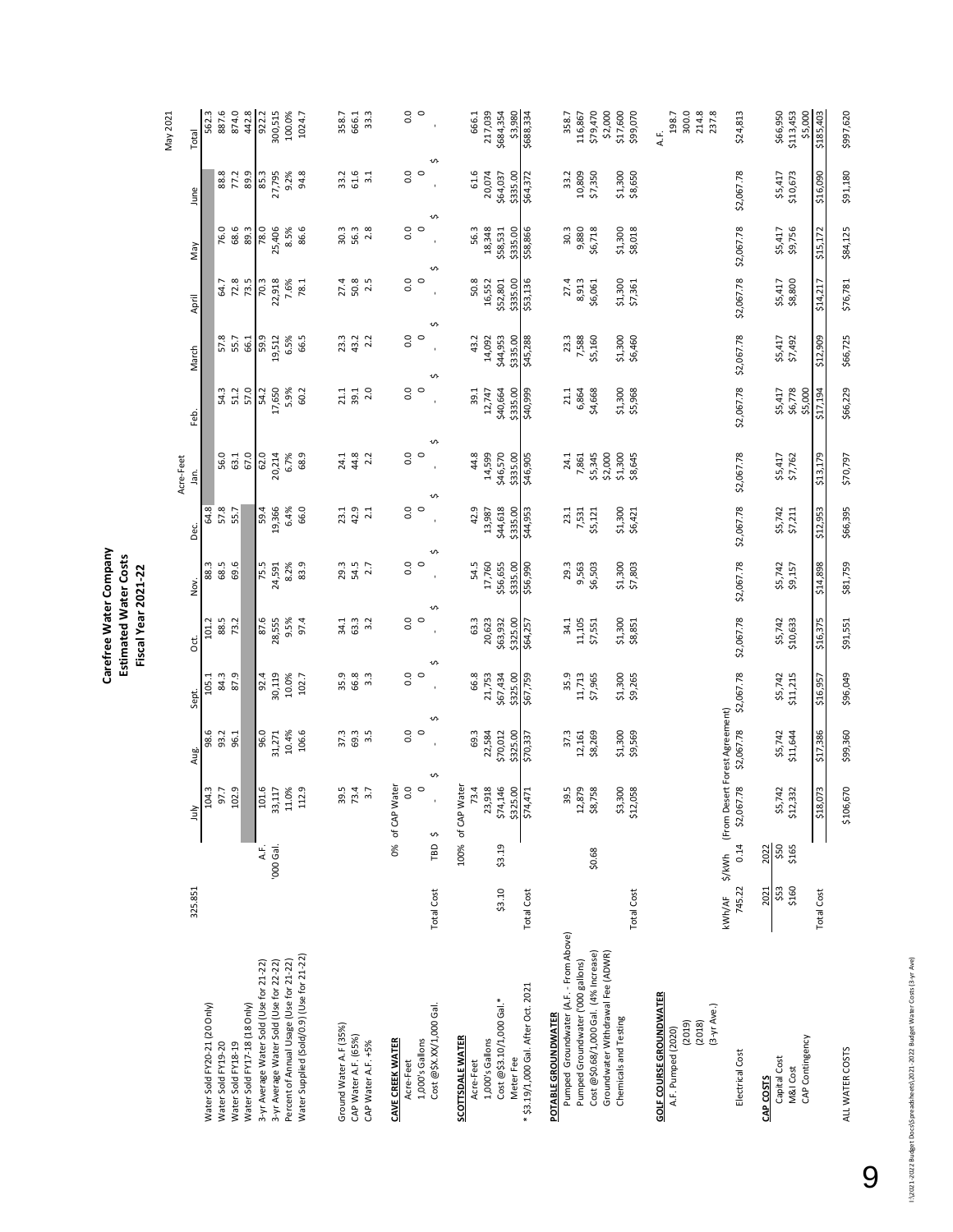#### **General and Administrative (G&A) Summary Carefree Water Company – FY 21-22**

- Overall G&A expenses up 7% (up approx. \$70,000) compared to last FY o Prime Driver: Payroll expenses up about 11%
	- **Shortage of Skilled Labor Reflected in Hourly Wages up 17%** 
		- 3.5% Cost-of-Living Adjustment All employees
		- Potential for Operator Certification Upgrades 3 Staff
		- **Tempered by 12% Decrease in Health Insurance Budgeted Costs** 
			- 10% increase in Health Insurance Premiums
			- Offset by Younger Staff Make-Up and Fewer Dependents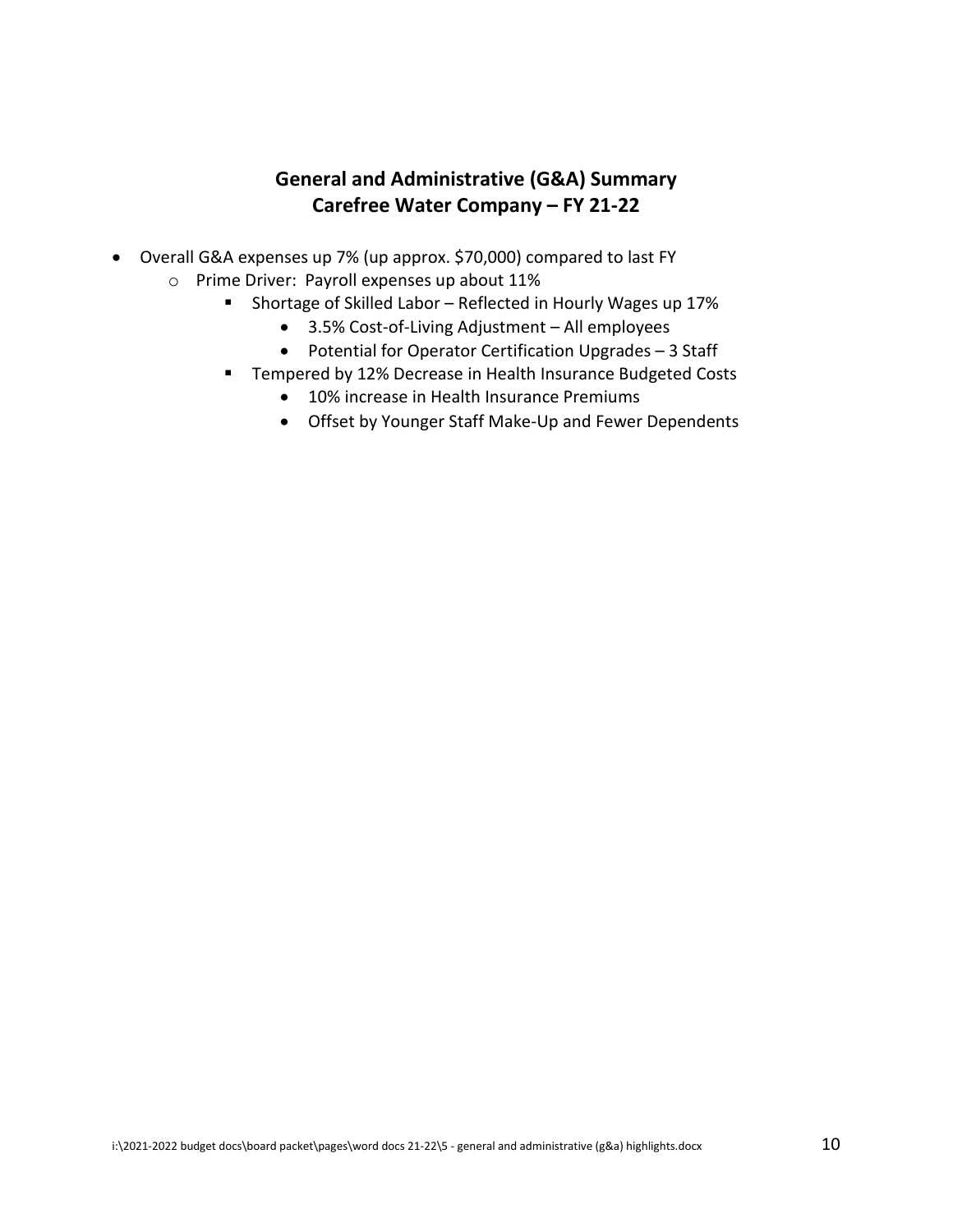#### **General and Administrative Budget by Category for 2021-22**

|                                                    | 2020-2021<br>Budget | 2021-2022<br><b>Budget</b>   | Difference |         |
|----------------------------------------------------|---------------------|------------------------------|------------|---------|
|                                                    |                     |                              |            |         |
| Payroll, Payroll Taxes, Group Insurance & Benefits |                     |                              |            |         |
| <b>Base Salaries</b>                               | 425,639             | 492,999                      |            |         |
| Overtime                                           | 4,000               | 4,000                        |            |         |
| <b>Compensation Time</b>                           | 3,000               | 3,000                        |            |         |
| Bonus                                              | 4,000               | 4,000                        |            |         |
| Merit Increase                                     |                     | 5,138                        |            |         |
| Emgr. On-Call                                      | 11,000              | 14,600                       |            |         |
| All Health Insurance Combined                      | 106,405             | 93,973                       |            |         |
| <b>IRA and Retirement</b>                          | 44,367              | 52,362                       |            |         |
| All Payroll taxes                                  | 32,282              | 35,406                       |            |         |
| Medicare                                           | 7,550               | 8,280                        |            |         |
| Unemployment                                       |                     |                              |            |         |
| <b>Equalization Taxes</b>                          |                     |                              |            |         |
|                                                    | 638,242             | 713,758                      | 75,516     | 11%     |
|                                                    |                     |                              |            |         |
| Training Expense A/C 60154                         | 4,000               | 4,000                        | 0          | 0%      |
| Employee Expenses A/C 60152                        |                     |                              |            |         |
| <b>Uniforms</b>                                    | 2,100               | 2,500                        |            |         |
|                                                    | 2,100               | 2,500                        | 400        | 16%     |
|                                                    |                     |                              |            |         |
| Safety Equipment<br>A/C 60156                      |                     |                              |            |         |
| Personal Protective Equipment                      | 1,450               | 1,500                        |            |         |
| <b>Safety Equipment</b>                            | 1,500               | 2,000                        |            |         |
|                                                    | 2,950               | 3,500                        | 550        | 16%     |
|                                                    |                     |                              |            |         |
| Accounting and Professional Services A/C 60201     |                     |                              |            |         |
| <b>Auditors</b>                                    | 6,500               | 6,695                        |            |         |
| Dasco                                              | 2,000               | 2,500                        |            |         |
| <b>ER System</b>                                   | 6,000               | 6,000                        |            |         |
| Payroll Experts                                    | 2,350               | 2,600                        |            |         |
| Emergency Response Planning AWIA                   | 30,000              | $\qquad \qquad \blacksquare$ |            |         |
|                                                    | 46,850              | 17,795                       | (29, 055)  | $-163%$ |
| Legal A/C 60202                                    | 3,000               | 5,000                        | 2,000      | 40%     |
| Cleaning Service A/C 60204                         |                     |                              |            |         |
| Regular                                            | 5,500               | 7,800                        |            |         |
|                                                    | 5,500               | 7,800                        | 2,300      | 29%     |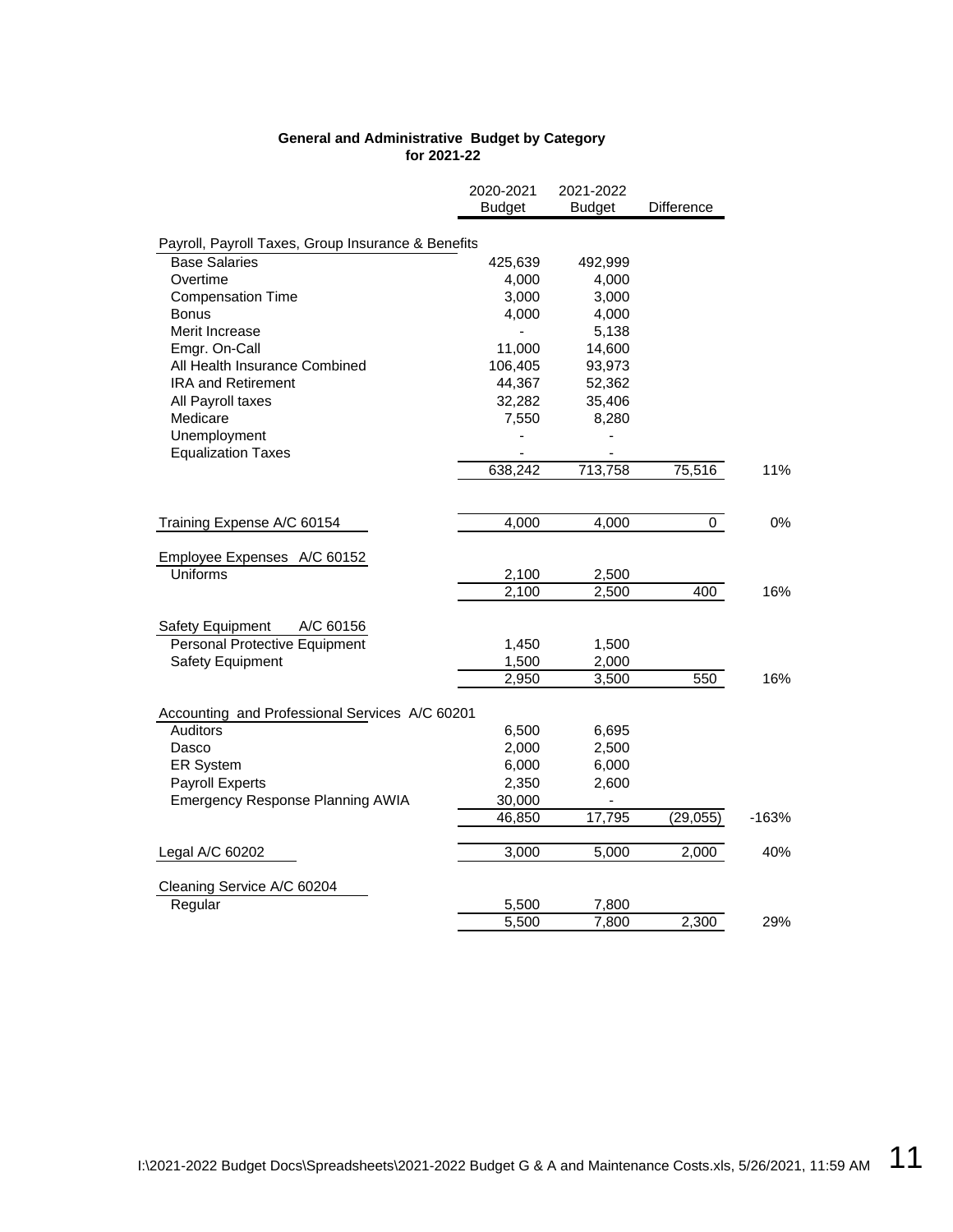| <b>SCADA A/C 60207</b>                     |        |                              |          |        |
|--------------------------------------------|--------|------------------------------|----------|--------|
| <b>SCADA</b>                               | 5,000  | 5,000                        |          |        |
| Go to My PC                                | 210    |                              |          |        |
| Wonderware/Standard Automation             | 1,000  |                              |          |        |
| Specter - WIN 911                          | 500    | 500                          |          |        |
|                                            | 6,710  | 5,500                        | (1, 210) | $-22%$ |
| Computer<br>A/C 60205                      |        |                              |          |        |
| Continental                                | 2,900  | 4,100                        |          |        |
| Sage                                       | 3,000  | 8,000                        |          |        |
| <b>Read Center</b>                         | 900    |                              |          |        |
| <b>Beacon Mobile</b>                       | 2,340  | 3,300                        |          |        |
| <b>Computer Repair Contract</b>            | 4,560  | 13,000                       |          |        |
| Computer Repair additional hours           |        | 3,300                        |          |        |
| <b>Backup Software</b>                     | 50     | $\qquad \qquad \blacksquare$ |          |        |
| Printer                                    | 500    | 500                          |          |        |
| Virus Protection - Included in Contract    | 600    |                              |          |        |
| <b>Fixed Asset Software</b>                | 300    | 300                          |          |        |
| Offsite Backup - Included in contract      | 2,100  |                              |          |        |
| Log Me In - Included in contract           | 500    |                              |          |        |
| Server Warranty Care Pack                  |        | 800                          |          |        |
| Firewall                                   | 140    | 140                          |          |        |
|                                            | 17,890 | 33,440                       | 15,550   | 47%    |
| Insurance A/C 60250                        |        |                              |          |        |
| Cincinnati Insurance                       | 46,000 | 48,000                       |          |        |
| Claims (Insurance Deductible- Contingency) | 5,000  | 5,000                        |          |        |
|                                            | 51,000 | 53,000                       | 2,000    | 4%     |
| Postage A/C 60300                          |        |                              |          |        |
| <b>Billings</b>                            | 6,000  | 6,200                        |          |        |
| Mail Pickup                                | 500    | 540                          |          |        |
| Additional mailings                        | 1,300  | 1,300                        |          |        |
|                                            | 7,800  | 8,040                        | 240      | 3%     |
| Telephone A/C 60351                        |        |                              |          |        |
| Cox                                        | 2,900  | 3,100                        |          |        |
| Verizon                                    | 3,800  | 4,000                        |          |        |
| <b>Replacement Cell Phones</b>             | 500    | 500                          |          |        |
|                                            | 7,200  | 7,600                        | 400      | 5%     |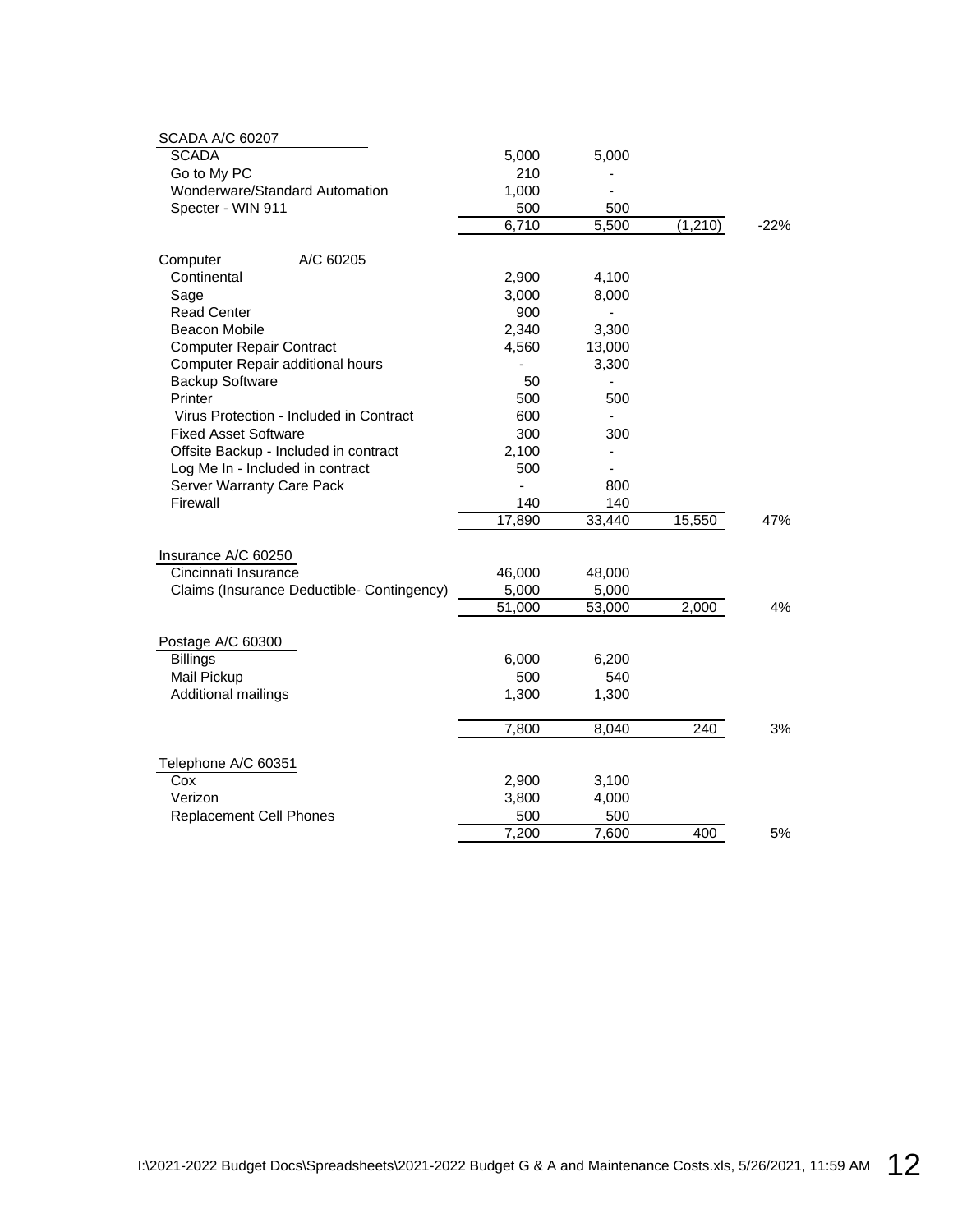| Promotional A/C 60353                |                          |        |       |       |
|--------------------------------------|--------------------------|--------|-------|-------|
| <b>Truck Magnets</b>                 | 240                      | 240    |       |       |
| Advertisement                        | 500                      | 500    |       |       |
|                                      | 740                      | 740    | 0     | 0%    |
| Auto Expense A/C 60400               |                          |        |       |       |
| Repairs, batteries, tires            | 2,000                    | 2,100  |       |       |
| Fuel *                               | 15,500                   | 16,500 |       |       |
| Fuel Adj.(Potential Increase)        | 3,000                    | 3,000  |       |       |
|                                      | 20,500                   | 21,600 | 1,100 | 5%    |
| Office Supplies A/C 60452            |                          |        |       |       |
| Printing                             | 3,500                    | 3,500  |       |       |
| Stuffing Machine Annual Maint.       | ÷,                       | 1,700  |       |       |
| All Other                            | 3,500                    | 3,500  |       |       |
|                                      | 7,000                    | 8,700  | 1,700 | 20%   |
|                                      |                          |        |       |       |
| Security and Emergency A/C 60453     |                          |        |       |       |
| Safeguard - Office                   | 700                      | 700    |       |       |
|                                      | 700                      | 700    | 0     | 0%    |
| Office Utilities A/C 60454           | 4,500                    | 4,750  | 250   | 5%    |
| Fees and Permits A/C 60501           |                          |        |       |       |
| Maricopa County                      | 3,100                    | 3,100  |       |       |
| <b>ACC</b>                           | 50                       | 50     |       |       |
| Carefree Shadows HOA                 | 125                      | 125    |       |       |
| PO Boxes                             | 125                      | ÷      |       |       |
| <b>TPT License</b>                   | ÷,                       |        |       |       |
| <b>Town License</b>                  | 40                       | 40     |       |       |
|                                      | 3,440                    | 3,315  | (125) | $-4%$ |
| Dues and Subscriptions A/C 60456     |                          |        |       |       |
| <b>Blue Stake</b>                    | 1,000                    | 1,000  |       |       |
| AWWA Membership                      | 350                      | 400    |       |       |
| <b>Rural Water Association</b>       | 750                      | 1,000  |       |       |
| <b>WEF</b>                           | 205                      | 205    |       |       |
| AZ Water Association                 | $\overline{\phantom{a}}$ | 250    |       |       |
| American Society of Civil Engineers  | 300                      | 300    |       |       |
| AZ State Board of Accountancy        | 300                      |        |       |       |
| Costco                               | 260                      | 200    |       |       |
| <b>Water Operator Certifications</b> | 300                      | 300    |       |       |
|                                      | 3,465                    | 3,655  | 190   | 5%    |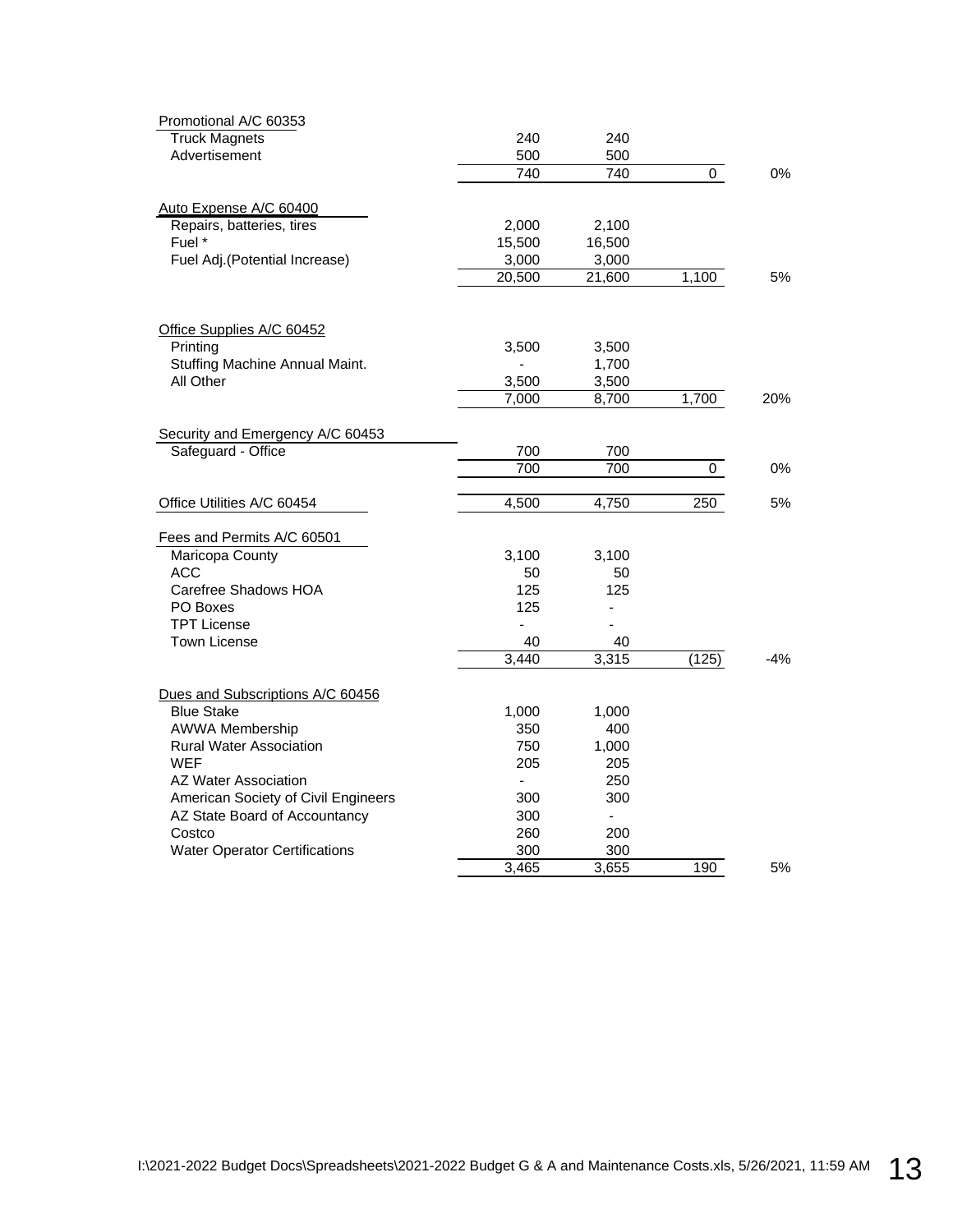| Office Equipment Rental A/C 60457  |         |         |         |         |
|------------------------------------|---------|---------|---------|---------|
| Postage Machine                    | 2,500   | 2,500   |         |         |
| Folding and Stuffing Machine       | 6,000   |         |         |         |
|                                    | 8,500   | 2,500   | (6,000) | $-240%$ |
| Bad Debt Write-off A/C 60550       | 3,000   | 3,000   | 0       | 0%      |
| Loss Write Off - Meters            | 12,000  | 12,000  | 0       | 0%      |
| Income Tax                         |         |         |         |         |
| <b>State</b>                       | 52      | 55      |         |         |
|                                    | 52      | 55      | 3       | 5%      |
| Credit Card Charges A/C 60652      | 4,000   | 4,800   | 800     | 17%     |
| Bank Charges A/C 60653             |         |         |         |         |
| All Other Banks                    | 500     | 500     |         |         |
| Chase (Electronic Banking)         | 9,500   | 9,700   |         |         |
|                                    | 10,000  | 10,200  | 200     | 2%      |
| GIS Mapping A/C 60206              |         |         |         |         |
| <b>GPS Annual Fee</b>              | 2,400   | 2,400   |         |         |
| Monthly MIFI Fee                   | 400     | 500     |         |         |
| <b>ARC Service Agreement</b>       | 1,475   | 1,475   |         |         |
| I-Pads for Field                   |         | 2,000   |         |         |
| Support                            | 20,000  | 20,000  |         |         |
| <b>Elements Annual Maintenance</b> | 7,500   | 10,000  |         |         |
| True Image Backup                  |         |         |         |         |
|                                    | 31,775  | 36,375  | 4,600   | 13%     |
| Water Conservation Costs A/C 6100  |         |         |         |         |
| Literature/Community Events        | 2,000   | 2,200   |         |         |
|                                    | 2,000   | 2,200   | 200     | 9%      |
| <b>Total Costs</b>                 | 904,914 | 976,523 | 71,609  | 7%      |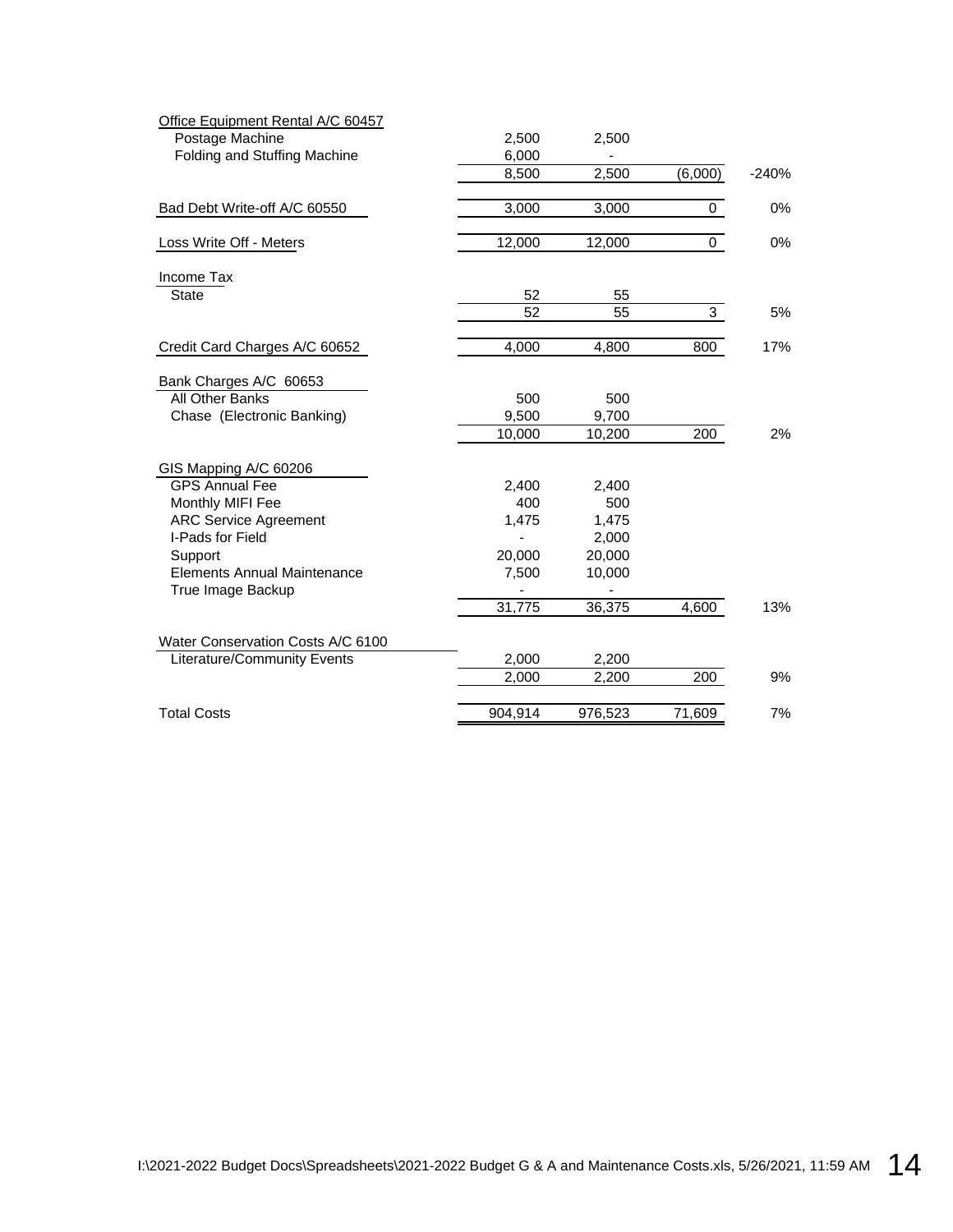#### **Replacement and Maintenance (R&M) Summary Carefree Water Company – FY 21-22**

- Funds the normal water system maintenance items we do everyday
- Unscheduled repair/replacement costs are the hardest to predict
- Utilized historical expenses from the last 3 years, plus knowledge of what needs to be done
- Budgeting is up 7% this fiscal year
	- o Reflects historic maintenance increases
	- o Reflects anticipated cost increases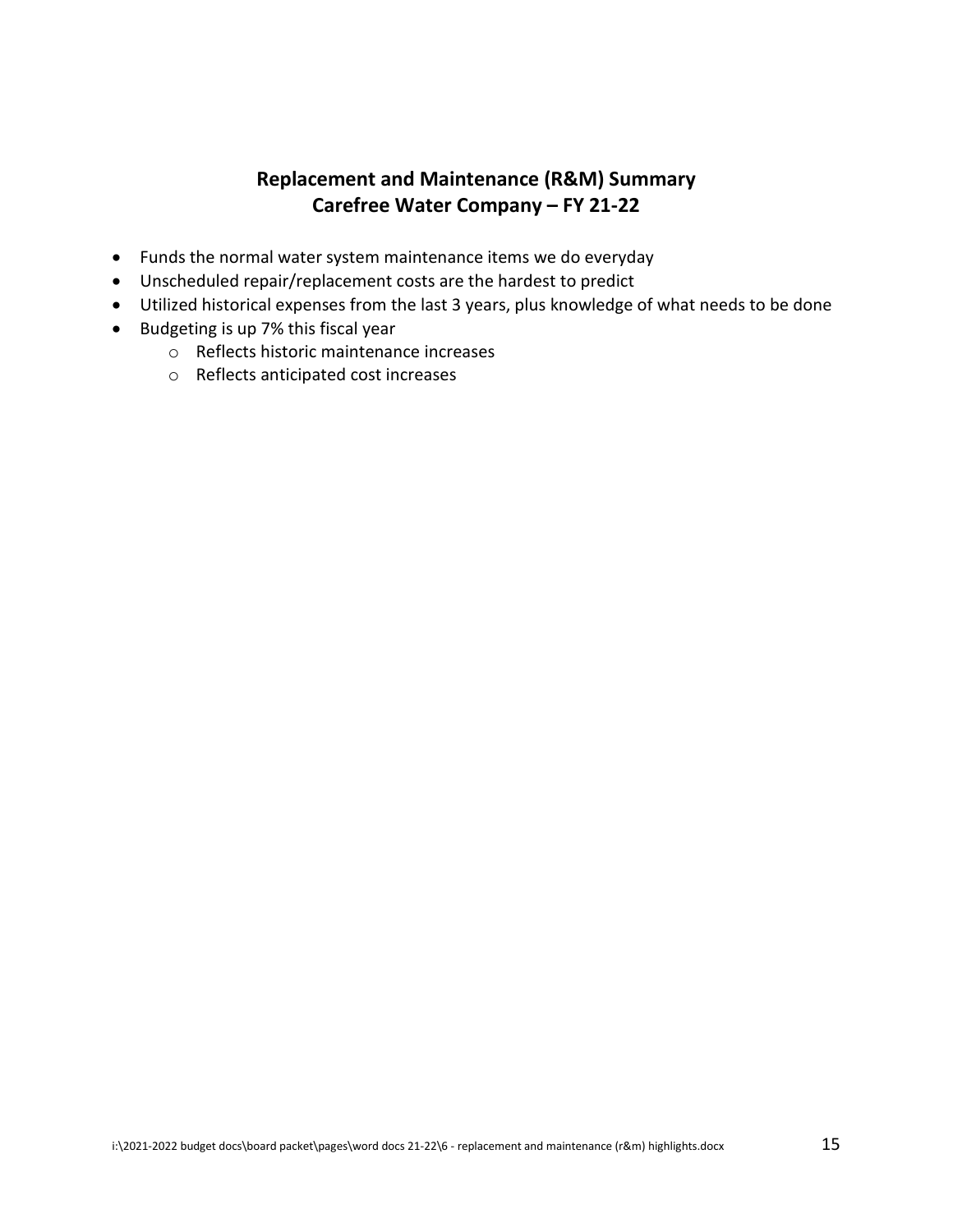#### **Replacement and Maintenance Budget 2021-2022**

|                                          | <b>Budget</b> | 2020-2021 2021-2022<br><b>Budget</b> | Variance       | Percentage |
|------------------------------------------|---------------|--------------------------------------|----------------|------------|
| R & M Tanks                              |               |                                      |                |            |
| Tank Maint.                              | 41,000        | 42,000                               |                |            |
| Misc.                                    | 3,000         | 3,000                                |                |            |
|                                          | 44,000        | 45,000                               | 1,000          | 2%         |
| R & M Pumps and Wells                    |               |                                      |                |            |
| <b>Pumps Stations</b>                    | 10,000        | 10,000                               |                |            |
| Wells                                    | 5,000         | 5,000                                |                |            |
|                                          | 15,000        | 15,000                               | $\pmb{0}$      | $0\%$      |
| R & M Mains and Valves                   |               |                                      |                |            |
| Valves                                   | 10,000        | 10,000                               |                |            |
| <b>Mains Repairs</b>                     | 20,000        | 25,000                               |                |            |
| <b>Other Distribution Repairs</b>        | 0             | $\mathbf 0$                          |                |            |
|                                          | 30,000        | 35,000                               | 5,000          | 17%        |
| R & M Services/Meters                    | 25,000        | 30,000                               | 5,000          | 20%        |
| R & M Easements & Right of Way Landscape | 2,000         | 2,000                                | $\mathbf 0$    | $0\%$      |
|                                          |               |                                      |                |            |
| R & M Equipment                          |               |                                      |                |            |
| Backhoe                                  | 3,000         | 3,000                                |                |            |
| Mini Excavator                           | 1,000         | 1,000                                |                |            |
| <b>Trucks</b>                            | 1,500         | 1,500                                |                |            |
| Chlorination                             | 1,500         | 1,500                                |                |            |
| Town Equipment Cost Sharing              | 8,850         | 6,000                                |                |            |
|                                          | 15,850        | 13,000                               | (2, 850)       | $-18%$     |
| <b>Fire Hydrant Maintenance</b>          | 3,000         | 5,000                                | 2,000          | 67%        |
|                                          |               |                                      |                |            |
| R & M Generator                          | 14,500        | 15,000                               | 500            | 3%         |
|                                          |               |                                      |                |            |
| R & M Interconnect                       | 2,000         | 2,000                                | $\overline{0}$ | $0\%$      |
| R & M Supplies                           | 4,000         | 4,500                                | 500            | 13%        |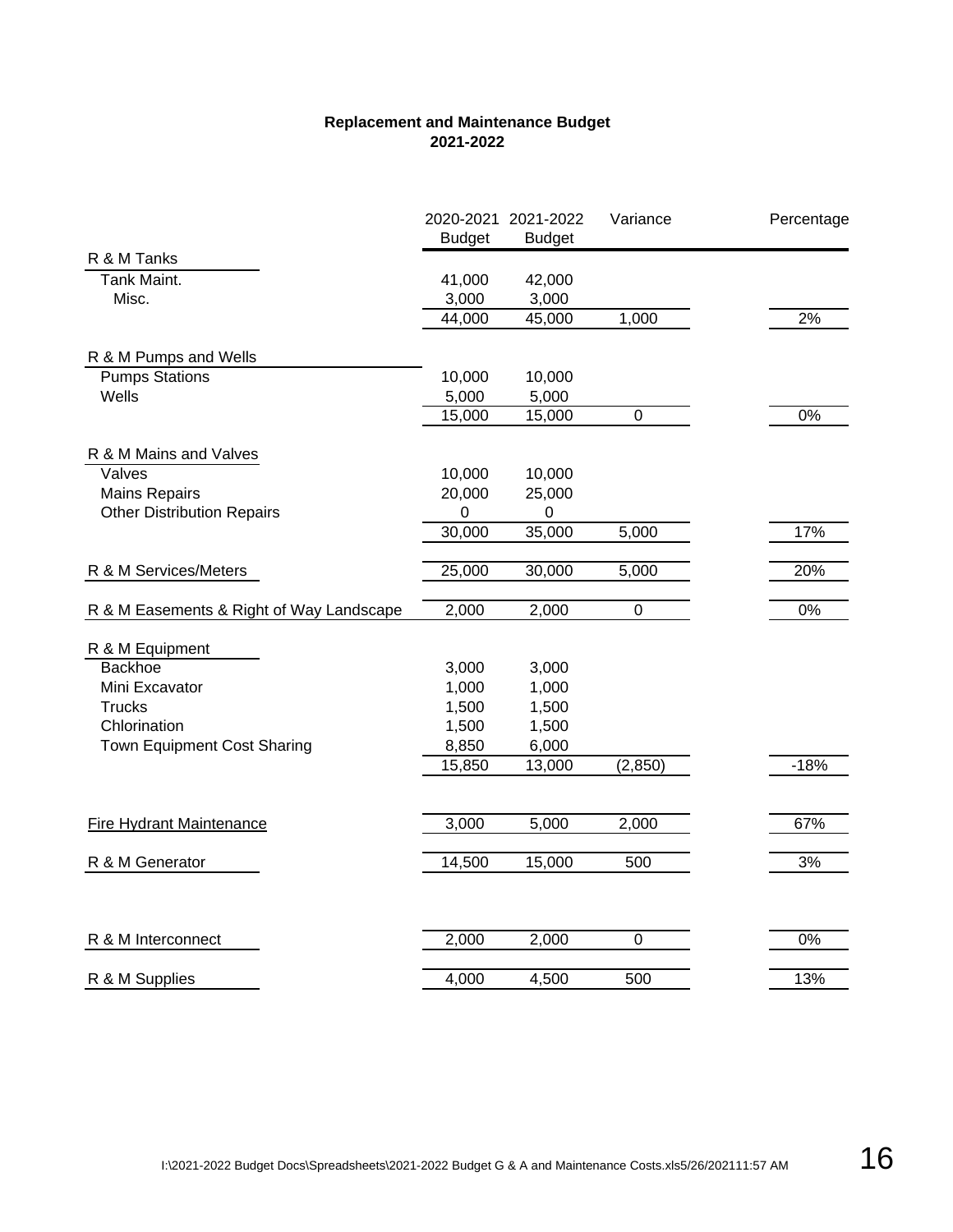| 1,700   | 2,000   |        |     |
|---------|---------|--------|-----|
| 400     | 700     |        |     |
| 540     | 540     |        |     |
| 2,640   | 3,240   | 600    | 23% |
| 1,000   | 1,000   |        | 0%  |
| 158,990 | 170,740 | 11,750 | 7%  |
|         |         |        |     |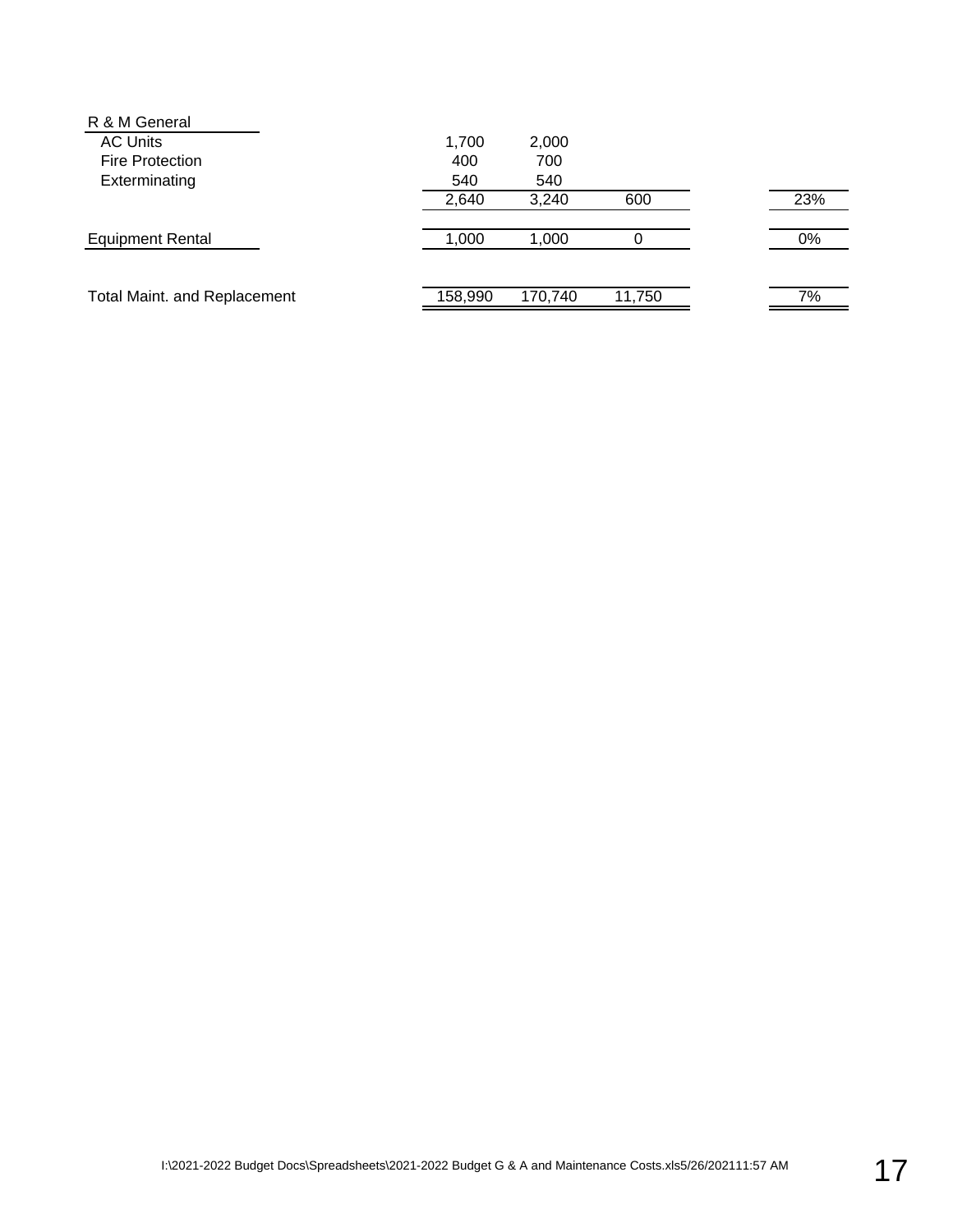### **Reserve Recommendations Carefree Water Company – FY 21-22**

• **Target Balance: \$1,000,000 (based on AWWA recommendations)**

• **Current Reserve Balance: \$ 980,000 Shortfall: \$ 20,000**

**Recommended Reserve Deposits: FY 21-22: \$ 20,000**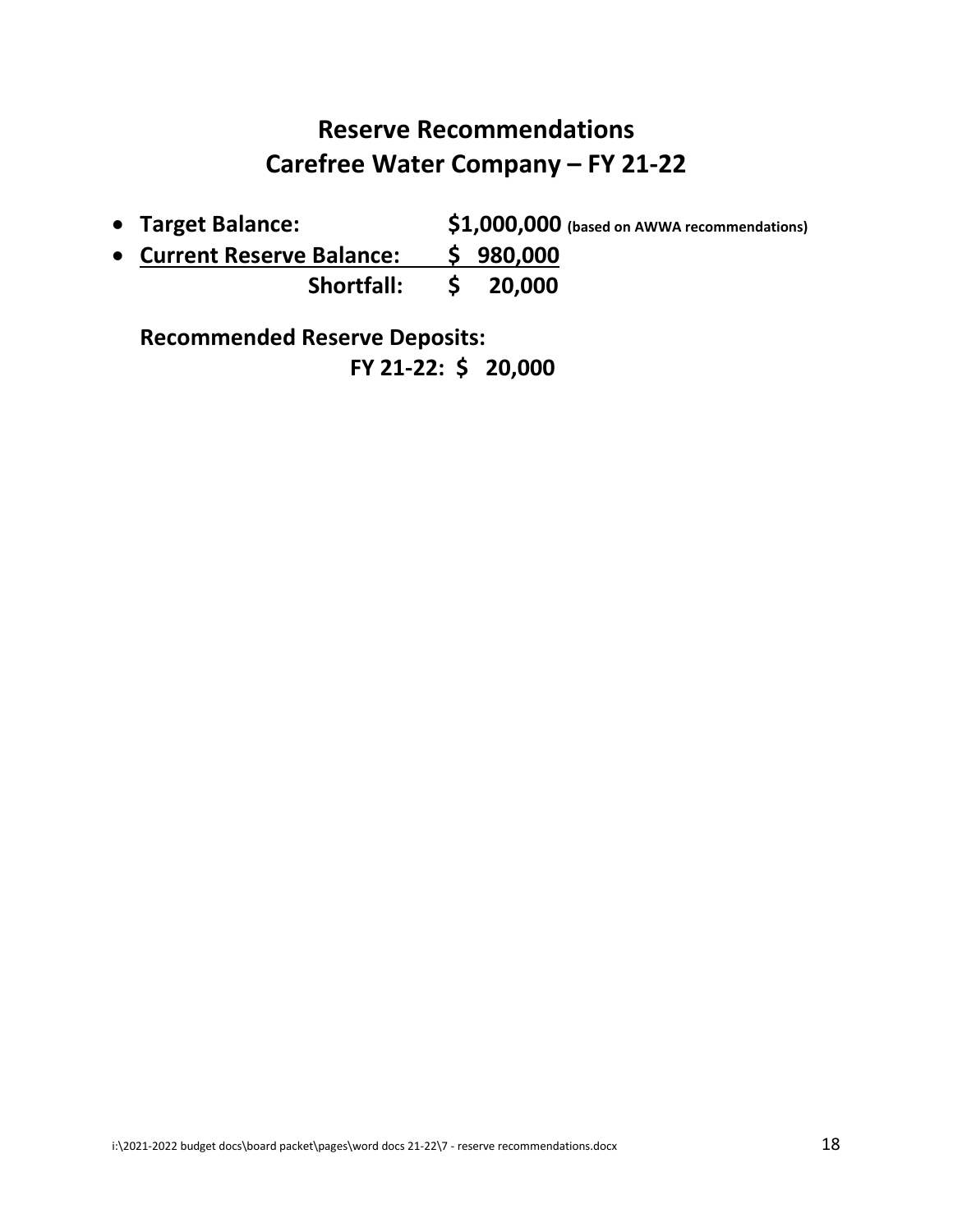#### **Capital Improvement Program Recommendations Carefree Water Company – FY 21-22**

#### **Total FY 21-22 Capital Budget - \$390,014**

- o **Fire Protection - \$20,000**
- o **System Automation and Technology - \$50,000**
- o **System Improvements - \$272,014**
- o **Capital Equipment - \$32,000**
- o **Water Rights - \$16,000**
- o **Capital Reserves (Large Project Improvement Fund) - \$0**

#### **CAPITAL IMPROVEMENT PROGRAM DETAILS**

#### **Fire Protection - \$20,000**

2 Replacement Fire Hydrants – \$10,000 1969-1990 Hydrants, non-standard, hard to operate

2 New Fire Hydrants - \$10,000

#### **System Automation and Technology - \$50,000**

SCADA System Upgrades

#### **System Improvements - \$272,014**

- Annual Meter Replacement Program \$35,000 (125 meters)
- Valve Replacement Program \$20,000
- Pipeline Upgrade Projects \$217,014

#### **Capital Equipment Account – \$32,000 (Annual FY 21-22 Deposit)**

| Anticipated Available Funds FY 21-22           | \$67.203 |
|------------------------------------------------|----------|
| Anticipated Account Expenditures for FY 21-22* | \$41,000 |
| End of FY 21-22 Account Balance                | \$26.203 |

| FY 20-21 Account Expenditures   | \$41,000* |
|---------------------------------|-----------|
| Server and Components:          | \$11,000  |
| Vactor Equip. (Ditch Witch):    | \$30,000  |
| *FY 21-22 Planned Expenditures: |           |

#### **Water Rights – NIA CAP Water - \$16,000**

112 AF @ \$2,000/AF = \$224,000 Current Fund Balance=\$144,400 Remaining to Fund =  $\sin 79,600$  over the next 5 years = \$16,000/year

#### **Capital Reserve Account – FY 21-22 Deposit - \$0**

Account Balance (Carry Over) \$128,000 (To be utilized for Pipeline Upgrade Projects)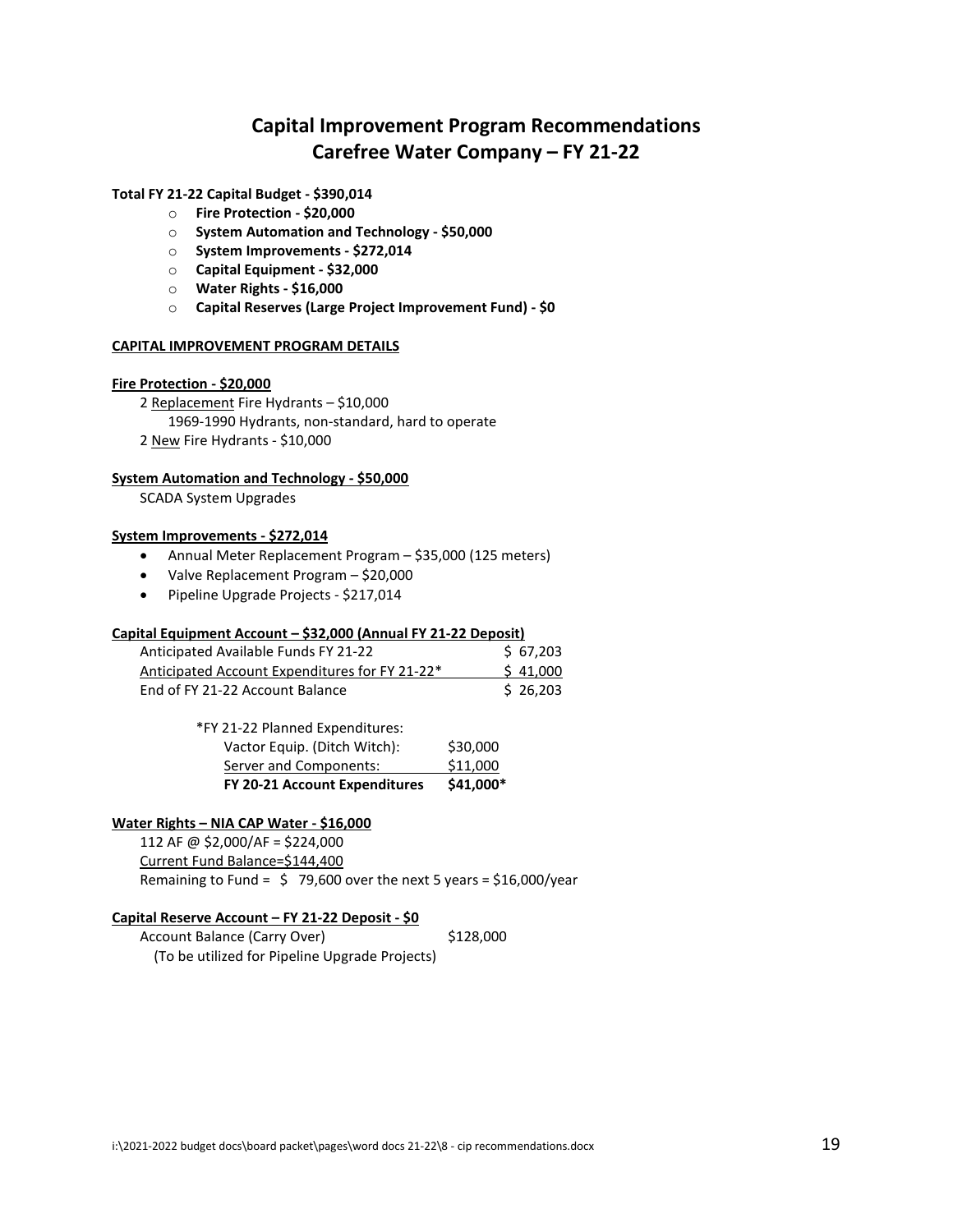# **CAREFREE WATER COMPANY<br>10-YEAR CAPITAL IMPROVEMENT PLAN**<br>FY 21-22 THRU FY 30-31 **10-YEAR CAPITAL IMPROVEMENT PLAN CAREFREE WATER COMPANY FY 21-22 THRU FY 30-31**

| Capital Improvement Description        |                      |                    |               |               |                          | Fiscal Year (FY)         |                    |              |                        |               |                        | Line Item              | Category         |
|----------------------------------------|----------------------|--------------------|---------------|---------------|--------------------------|--------------------------|--------------------|--------------|------------------------|---------------|------------------------|------------------------|------------------|
|                                        | Carryover            | $21 - 22$          | 22-23         | 23-24         | 24-25                    | 25-26                    | 26-27              | 27-28        | 28-29                  | 29-30         | 30-31                  | Total                  | Total            |
| Fire Protection                        |                      |                    |               |               |                          |                          |                    |              |                        |               |                        |                        |                  |
| Number of Fire Hydrants                |                      |                    | m             | ¢.            | ¢.                       | 3                        | S                  | S            | 3                      | ¢.            | 3                      | 30                     |                  |
| Fire Hydrants                          |                      | 20,00<br>$\bullet$ | 15,000<br>ക   | 15,000<br>ŧθ  | 15,000<br>မာ             | 15,000<br>ക              | 15,000<br>မာ       | 15,000<br>ŧθ | 15,000                 | 15,000<br>မာ  | 15,000<br>မာ           | 155,000<br>٥Đ          | 155,000<br>မာ    |
|                                        |                      |                    |               |               |                          |                          |                    |              |                        |               |                        |                        |                  |
| System Automation and Technology       |                      |                    |               |               |                          |                          |                    |              |                        |               |                        |                        |                  |
| SCADA System Improvements              |                      | 50,00<br>မာ        |               |               |                          |                          | 50,000<br>မာ       |              |                        |               |                        | 100.000<br>↮           |                  |
| Billing System Upgrades                | 20,000<br>⊕          |                    |               |               |                          | 30,000<br>မာ             |                    |              |                        |               | 30,000<br>မာ           | 80,000<br>G            | 180,000<br>th    |
|                                        |                      |                    |               |               |                          |                          |                    |              |                        |               |                        |                        |                  |
| System Improvements                    |                      |                    |               |               |                          |                          |                    |              |                        |               |                        |                        |                  |
| Annual Meter Replacement (125 per year |                      | 35,00<br>↮         | 35,000<br>↮   | 35,000<br>↔   | 35,000<br>↔              | 35,000<br>ക              | 40,000<br>G,       | 40,000       | 40,000                 | 40,000<br>မာ  | 45,000<br>မာ           | 380,000<br>↔           |                  |
| Valve Replacement Program              |                      | 20,00<br>$\bullet$ | 20,00C<br>↮   | 20,000<br>ŧθ  | 20,000<br>↮              | 20,000<br>ക              | 25,000             | 25,000       | 25,000                 | 25,000<br>G,  | 25,000<br>မာ           | 225,000<br>↔           |                  |
| Pipeline Upgrade Projects**            | 454,534<br>Ø         | \$217,014          | 50,000<br>မာ  | 50,000<br>မာ  | 50,000<br>မာ             | 50,000<br>မာ             | 50,000<br>œ        | 150,000<br>œ | 150,000<br>မာ          | 50,000<br>မာ  | 150,000<br>မာ          | 2,021,548<br>↮         | 2,626,548<br>s,  |
|                                        |                      |                    |               |               |                          |                          |                    |              |                        |               |                        |                        |                  |
| Capital Equipment                      |                      |                    |               |               |                          |                          |                    |              |                        |               |                        |                        |                  |
| Annual Contribution*                   | 30,203<br>$\bullet$  | 32,00<br>$\bullet$ | 32,000<br>θĐ  | 32,000<br>↔   | 32,000<br>မာ             | 32,000<br>↔              | 32,000<br>G        | 32,000<br>e  | 32,000<br>G            | 32,000<br>မာ  | 32,000<br>↔            | 350,203<br>မာ          | 350,203<br>th    |
|                                        |                      |                    |               |               |                          |                          |                    |              |                        |               |                        |                        |                  |
| Water Rights                           |                      |                    |               |               |                          |                          |                    |              |                        |               |                        |                        |                  |
| Non-Indian Ag CAP                      | 144,400<br>$\bullet$ | 16,00<br>$\bullet$ | 16,000<br>မာ  | 16.000<br>မာ  | 16,000<br>မာ             | 15,600<br>မာ             |                    |              |                        |               |                        | 224,000<br>↔           | 224,000<br>th    |
|                                        |                      |                    |               |               |                          |                          |                    |              |                        |               |                        |                        |                  |
| Capital Reserve                        | 128,000<br>မာ        |                    |               |               | 50,000<br>မာ             | 50.000<br>မာ             | 50.000<br>G,       | 50.000<br>œ  | 50,000<br>œ            | 50,000<br>မာ  | 50.000<br>မာ           | 478,000<br>œ           | 478,000<br>t.    |
|                                        |                      |                    |               |               |                          |                          |                    |              |                        |               |                        |                        |                  |
|                                        |                      |                    |               |               |                          |                          |                    |              |                        |               |                        |                        |                  |
| Total FY Expenditure <b>\$ 777,137</b> |                      | <b>18</b> 390,01   | 268,000<br>u, | 268,000<br>\$ | 318,000<br>$\frac{6}{1}$ | 347,600<br>$\frac{6}{1}$ | $362,000$ \$<br>e, |              | $312,000$ \$ $312,000$ | $\frac{6}{1}$ | $312,000$ \$ $347,000$ | 4,013,751<br><b>69</b> | 4,013,751<br>th) |
|                                        |                      |                    |               |               |                          |                          |                    |              |                        |               |                        |                        |                  |

\* See Supplemental Capital Equipment Plan Spreadsheet \* See Supplemental Capital Equipment Plan Spreadsheet

\*\* See Supplemental Pipeline Upgrade Projects Spreadsheet \*\* See Supplemental Pipeline Upgrade Projects Spreadsheet

+ 2 Replacement Hydrants, 2 New Hydrants 2 Replacement Hydrants, 2 New Hydrants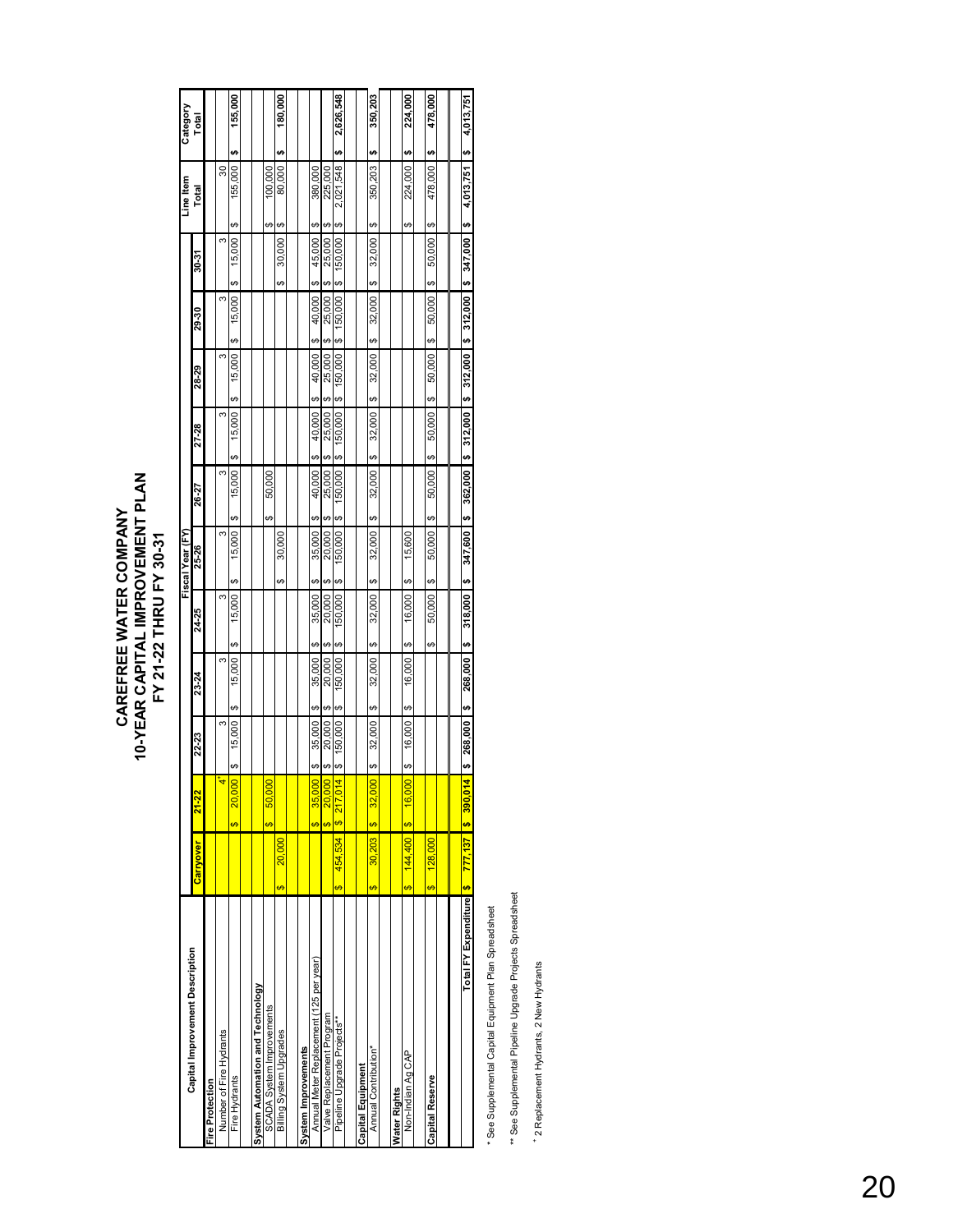| Capital Equipment Description                                 |                                   |              |    |        |              |    | Fiscal Year (FY) |              |    |        |              |       |              |       |        |
|---------------------------------------------------------------|-----------------------------------|--------------|----|--------|--------------|----|------------------|--------------|----|--------|--------------|-------|--------------|-------|--------|
|                                                               | 21-22                             | 22-23        |    | 23-24  | 24-25        |    | 25-26            | 26-27        |    | 27-28  | 28-29        | 29-30 |              | 30-31 |        |
| Vehicles and Heavy Equip.                                     |                                   |              |    |        |              |    |                  |              |    |        |              |       |              |       |        |
| Work Truck #1                                                 |                                   |              | ↔  | 40,000 |              |    |                  |              |    |        |              | ↔     | 40,000       |       |        |
| Work Truck #2                                                 |                                   |              |    |        | 40,000<br>မာ |    |                  |              |    |        |              |       | ↮            |       | 40,000 |
| Work Vehicle - GM                                             |                                   | 35,000<br>ക  |    |        |              |    |                  |              | ഗ  | 35,000 |              |       |              |       |        |
| Backhoe (75/25 Cost Split w/Town)                             |                                   |              |    |        |              |    |                  | 60,000<br>ഗ  |    |        |              |       |              |       |        |
| Vactor Equpment (Ditch Witch)                                 | 30,000<br>$\overline{\mathbf{e}}$ |              |    |        |              |    |                  |              |    |        |              |       |              |       |        |
| Large Tools                                                   |                                   | 2,000<br>↔   |    |        | 2,000<br>↮   |    |                  | 2,000<br>ക   |    |        | 2,000<br>ക   |       | မာ           |       | 2,000  |
|                                                               |                                   |              |    |        |              |    |                  |              |    |        |              |       |              |       |        |
| Technology & Misc. (Computers, Printers, Work Stations, etc.) |                                   |              |    |        |              |    |                  |              |    |        |              |       |              |       |        |
| Computer Replacements (\$1500/computer)                       |                                   |              | ↔  | 3,000  | 3,000<br>↔   |    |                  |              | ↔  | 3,000  | 3,000<br>ഗ   |       |              |       |        |
| Server and Components                                         | 11,000<br>↮                       |              |    |        |              | ↮  | 11,000           |              |    |        |              |       |              |       |        |
| Meter Reading Technology Upgrades                             |                                   | 6,000<br>↮   |    |        |              | ↮  | 6.000            |              |    |        | 8,000<br>ഗ   |       |              |       |        |
|                                                               |                                   |              |    |        |              |    |                  |              |    |        |              |       |              |       |        |
|                                                               |                                   |              |    |        |              |    |                  |              |    |        |              |       |              |       |        |
| Total FY Expenditure                                          | 41,000<br><del>ഗ</del>            | 43,000<br>မာ | မာ | 43,000 | 45,000<br>မာ | မာ | 17,000           | 62,000<br>မာ | မာ | 38,000 | 13,000<br>မာ | မာ    | မာ<br>40,000 |       | 42,000 |
|                                                               |                                   |              |    |        |              |    |                  |              |    |        |              |       |              |       |        |
| Prior FY Balance                                              | 30,203<br>$\overline{\mathbf{G}}$ | 26,203<br>ഗ  | ഗ  | 20,203 | 14,203<br>ഗ  | ഗ  | 6,203            | 26,203<br>ഗ  | ഗ  | 1,203  | 203<br>ഗ     | ഗ     | ഗ<br>24,203  |       | 21,203 |
| Annual FY Contribution                                        | 32.000<br>$\overline{\Theta}$     | 32.000<br>↮  | ↮  | 32.000 | 32,000<br>↮  | ↮  | 32,000           | 32,000<br>₩  | ↮  | 32,000 | 32.000<br>⇔  | ↮     | ↮<br>32,000  |       | 32,000 |
| Misc. Sales                                                   | 5,000<br>$\overline{\mathbf{e}}$  | 5,000<br>↔   | ↔  | 5,000  | 5,000<br>↔   | ↔  | 5,000            | 5,000<br>↔   | ↔  | 5,000  | 5,000<br>↔   | ↔     | ↔<br>5,000   |       | 5,000  |
|                                                               |                                   |              |    |        |              |    |                  |              |    |        |              |       |              |       |        |
| End of FY Balance                                             | 26,203<br><del>U</del>            | 20,203<br>H  | \$ | 14,203 | 6,203<br>မာ  | s, | 26,203           | 1,203<br>မာ  | ↮  | 203    | 24,203<br>မှ | H     | မာ<br>21,203 |       | 16,203 |
|                                                               |                                   |              |    |        |              |    |                  |              |    |        |              |       |              |       |        |